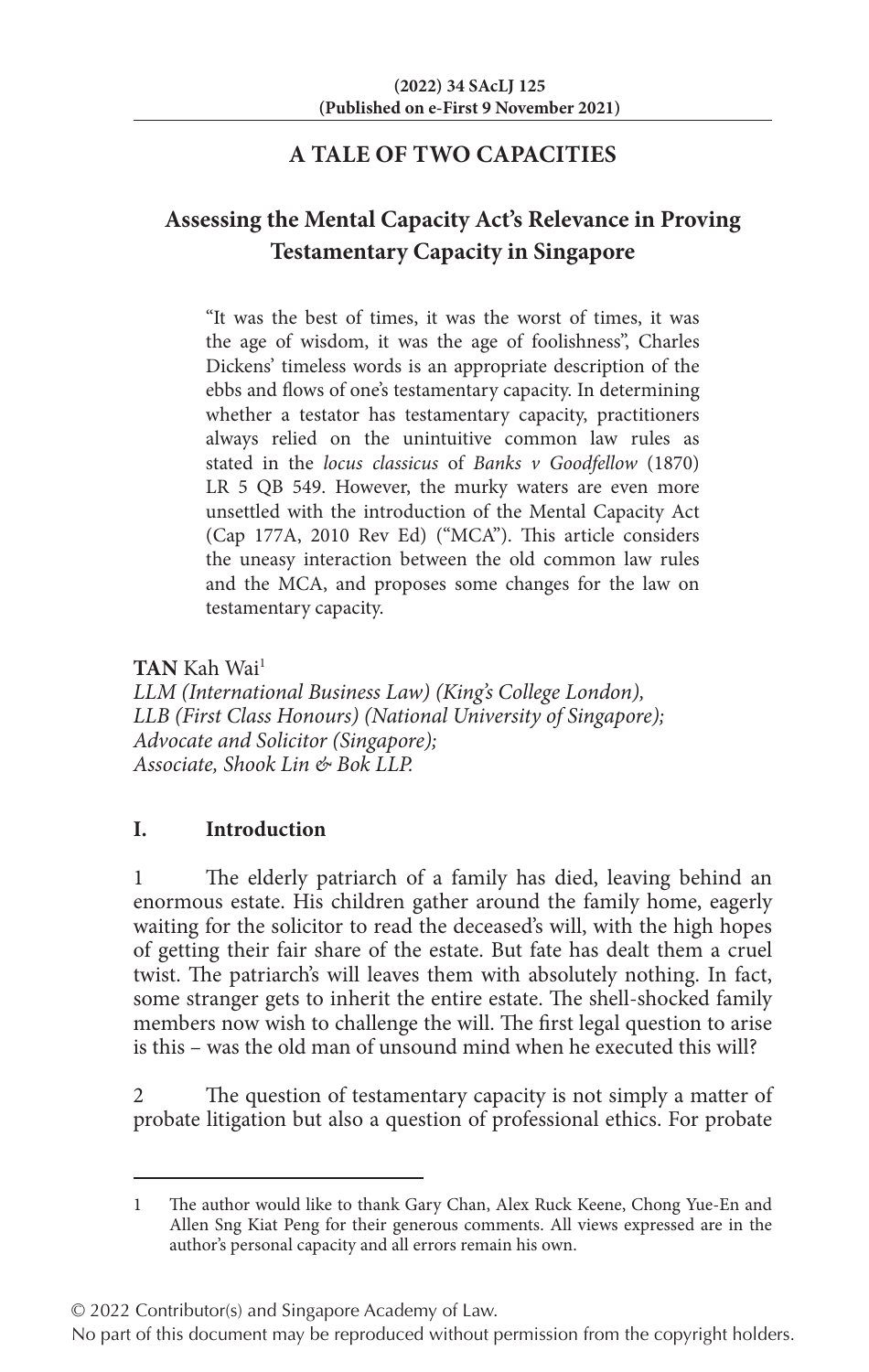solicitors drafting their clients' wills, it is a requirement that they be satisfied that the testator does possess sufficient mental capacity.<sup>2</sup> The solicitor's opinion must be based on a proper assessment and accurate information or such an opinion would be "worthless".<sup>3</sup>

3 How do we assess testamentary capacity? For more than a century, legal and medical practitioners applied the *Banks v Goodfellow* test.<sup>4</sup> However, new questions have emerged since the introduction of the Mental Capacity Act in Singapore<sup>5</sup> and the UK.<sup>6</sup> First, is the Mental Capacity Act test the same as the *Banks v Goodfellow* test? Second, has the *Banks v Goodfellow* test been replaced by the Mental Capacity Act's test for mental capacity? Third, if the *Banks v Goodfellow* test was not replaced, which test should the courts apply? This article seeks to address these pertinent questions, with specific references to the jurisprudence in Singapore and the UK, two jurisdictions that have adopted the Mental Capacity Act.

4 In this article, I will be focusing on the legal aspects of the issue of testamentary capacity.<sup>7</sup> The article is divided into the following parts. First, it examines the current law on testamentary capacity, with reference to various jurisdictions. Second, we consider how the courts viewed testamentary capacity in light of the Mental Capacity Act's enactment. In the third and final part of this article, we will ask what the law ought to be in relation to testamentary capacity, in particular, whether the vintage *Banks v Goodfellow* test deserves a modern restatement or even codification.

<sup>2</sup> *Chee Mu Lin Muriel v Chee Ka Lin Caroline* [2010] 4 SLR 373 at [60]; *Feltham v Freer Bouskell* [2013] WTLR 1363 at [64], *per* Charles Hollander QC sitting as deputy judge; *Pates v Craig, the Estate of the late Joyce Jean Cole* [1995] NSWSC 87 at [143] and [147].

<sup>3</sup> *Ashkettle v Gwinnett* [2013] EWHC 2125 (Ch) at [42].

<sup>4</sup> *Banks v Goodfellow* (1870) LR 5 QB 549. It is well known that medical practitioners have difficulties with the legal tests for testamentary capacity. However, it is outside the scope of this article to consider these issues at length. Readers interested in these areas should look at Kelly Purser, *Capacity Assessment and the Law – Problems and Solutions* (Springer International, 2017) and the secondary materials referred to in this book. It is also useful to refer to Bharathi Balasundaram *et al*, "A Practical Approach to Testamentary Capacity and Undue Influence Assessment in Persons with Dementia" [2021] SAL Prac 10.

<sup>5</sup> Mental Capacity Act (Cap 177A, 2010 Rev Ed).

<sup>6</sup> Mental Capacity Act 2005 (c 9) (UK).

<sup>7</sup> This is as opposed to the practical aspects of assessment performed by doctors and solicitors, which is helpfully canvassed in Bharathi Balasundaram *et al*, "A Practical Approach to Testamentary Capacity and Undue Influence Assessment in Persons with Dementia" [2021] SAL Prac 10.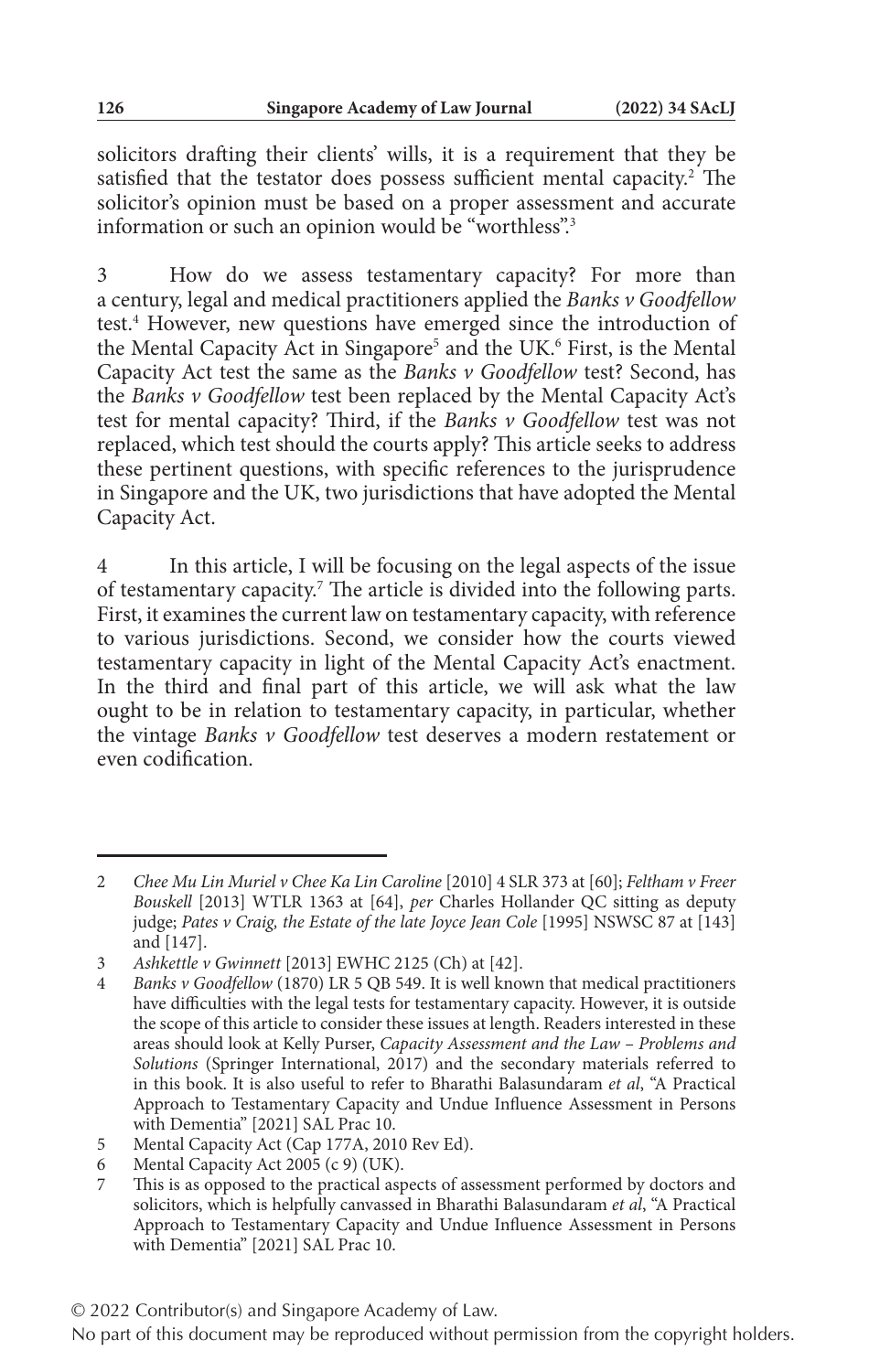#### **II. Law on testamentary capacity**

5 For a court to be satisfied that the testator's will is legally valid, the proponent of the will must prove the following three elements on a balance of probabilities. First, that the will was duly executed in accordance with the formalities as prescribed by the Wills Act.<sup>8</sup> Second, the testator possessed testamentary capacity when executing this will. Third, that the testator must have had actual knowledge and approval of the will and its contents.<sup>9</sup> In this paper, we are concerned with the second limb of this inquiry – whether the testator possesses the testamentary capacity to make a will.

6 No one is capable of making a will if he is found to be of unsound mind, memory and understanding.10 At the common law, there is the general principle that the courts will uphold a testator's decision to leave his assets to those who survive him as they see fit, "but only if the testator had the capacity when he exercised his testamentary freedom".<sup>11</sup>

7 In determining the difficult question of testamentary capacity, the courts not only have to grapple with the evidential problems that are commonplace in such cases,<sup>12</sup> they also need to be aware of the tensions between upholding this principle of testamentary freedom and the legal consequences of finding someone lacking mental capacity (namely, that the document cannot be admitted to probate). As Purser observed, an assessment of legal capacity is an invasive process whereby a third person potentially relies on biased information from individuals to reach a verdict that an individual is no longer capable of making his decision.<sup>13</sup> Hence the courts always approach allegations of lack of testamentary capacity with a good degree of caution.14

<sup>8</sup> For Singapore, it is the Wills Act (Cap 352, 1996 Rev Ed). In the UK, the equivalent is s 9 of the Wills Act 1837 (c 26) which is then substituted by s 17 of the Administration of Justice Act 1982 (c 53) for wills taking effect after 1982.

<sup>9</sup> See the Hong Kong Court of Final Appeal's decision in *Nina Kung v Wang Din Shin* (2005) 8 HKCFAR 387 at [173], *per* Ribeiro PJ, citing *Barry v Butlin* (1838) 2 Moo PC 480 and *Harmes v Hinkson* [1946] 3 DLR 497 (PC).

<sup>10</sup> *Williams, Mortimer & Sunnucks – Executors, Administrators and Probate* (Alexander Learmonth *et al* gen eds) (Sweet & Maxwell, 21st Ed, 2018) at para 10-03.

<sup>11</sup> *Leow Li Yoon v Liu Ji Chang* [2016] 1 SLR 595 at [28].

<sup>12</sup> As Scarman J observed in *Hartley v Fuld* [1966] 2 WLR 717: "Darkness and suspicion are common features in will cases."

<sup>13</sup> Kelly Purser, *Capacity Assessment and the Law – Problems and Solutions* (Springer International, 2017) at p 61.

<sup>14</sup> See G E Dal Pont & K F Mackie, *Law of Succession* (LexisNexis, 2nd Ed, 2017) at para 2.2 and *Re Griffith; Easter v Griffith* (1995) 217 ALR 284 at 290, *per* Gleeson CJ, where the power to freely dispose of one's assets by will is an important right, and a determination that a person lacked (or has not been shown to have possessed) a sound disposing mind, memory and understanding is a grave matter.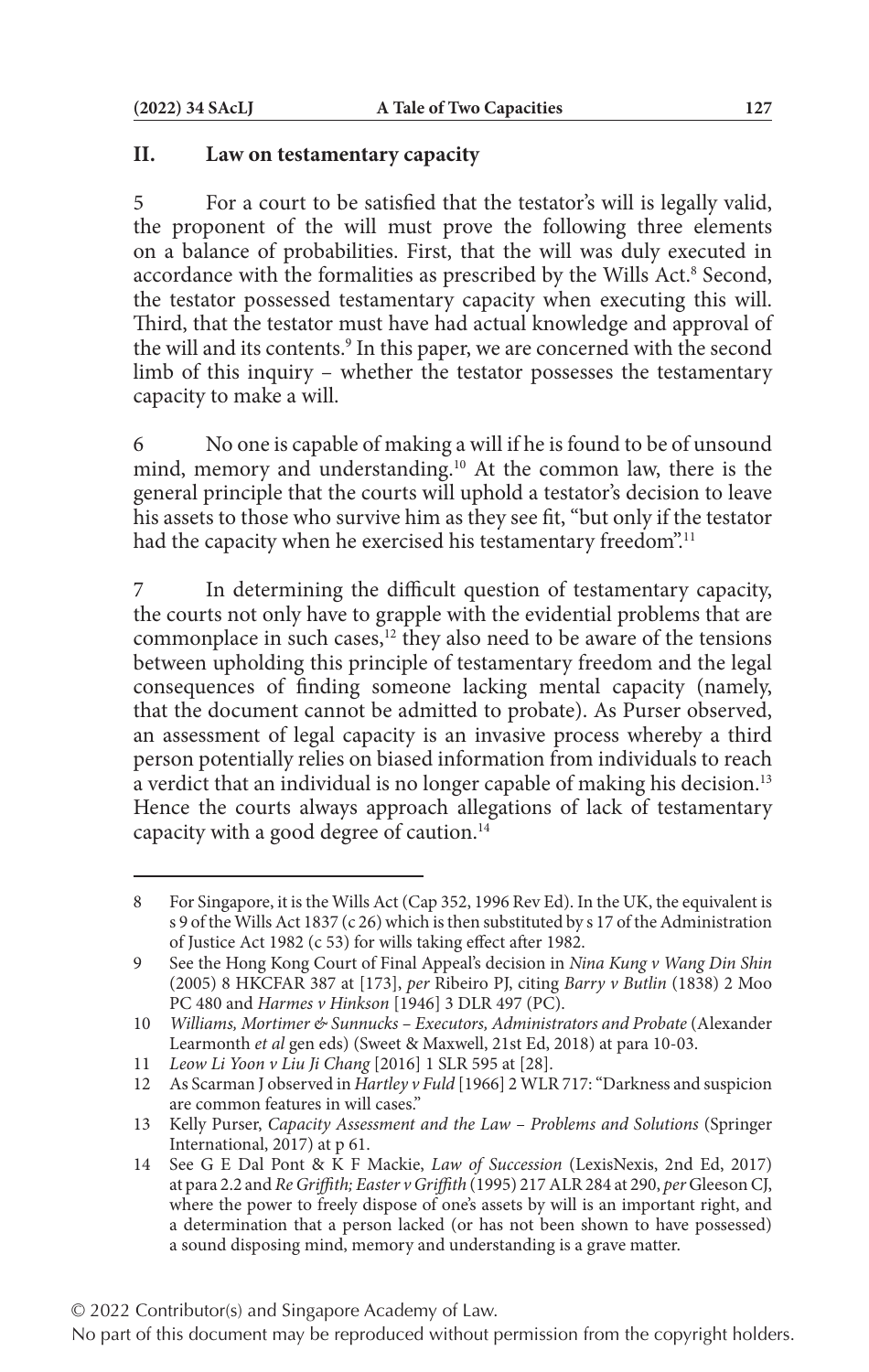8 It is more likely than not that given the rise in awareness over mental capacity issues, that the testator's testamentary capacity would be more heavily disputed in the near future. In this section, we now consider how the courts have generally applied the law on testamentary capacity, especially its application of the requirements in *Banks v Goodfellow*. 15

# *A. Allocation of burden of proof*

9 The court's function in respect of disputes on a person's testamentary capacity is to decide whether they had such capacity at the relevant time of executing the will. This involves making a finding of a fact by applying the legal principles in *Banks v Goodfellow*16 to the evidence. In matters involving special knowledge, such as mental disorders like schizophrenia, the court has to rely on expert evidence but is not bound to accept any medical opinion if it is not supported by the objective evidence<sup>17</sup>

10 It is trite law that the propounder of the will has the legal burden of proving that the testator possessed testamentary capacity when executing the will.18 However, the propounder may not even need to prove that he satisfies the four elements stated in *Banks v Goodfellow*. 19 This is because the courts have stated that there is a *prima facie* evidential presumption that the requirements have been established if the will was executed in ordinary circumstances and the testator was not known to be suffering from any kind of mental disability.20 A relevant indicator is whether the will appears to be rational having regard to its terms and identities of the beneficiaries.<sup>21</sup>

11 What if one wishes to challenge the will? They will need to adduce evidence to the contrary, such as evidence that the testator suffers from a mental illness that is serious enough for the court to find that he lacks testamentary capacity.<sup>22</sup> Such evidence can either be medical expert

<sup>15</sup> (1870) LR 5 QB 549.

<sup>16</sup> (1870) LR 5 QB 549.

<sup>17</sup> *George Abraham Vadakuthu v Jacob George* [2009] 3 SLR(R) 631 at [64].

<sup>18</sup> *Barry v Butlin* (1838) 2 Moo PC 480; *Robins v National Trust Co* [1927] AC 515 at 519, *per* Viscount Dunedin. This was also endorsed by the Singapore Court of Appeal in *Chee Mu Lin Muriel v Chee Ka Lin Caroline* [2010] 4 SLR 373. Do note that medical evidence from practitioners is to be preferred over expert specialist medical practitioners who have never seen the deceased. See *Revie v Druitt* [2005] NSWSC 902 at [34], *per* Windeyer J.

<sup>19</sup> (1870) LR 5 QB 549.

<sup>20</sup> *Chee Mu Lin Muriel v Chee Ka Lin Caroline* [2010] 4 SLR 373; see also *Lai Hoon Woon v Lai Foong Sin* [2016] SGHC 113 at [279].

<sup>21</sup> *Chee Mu Lin Muriel v Chee Ka Lin Caroline* [2010] 4 SLR 373.

<sup>22</sup> *Chee Mu Lin Muriel v Chee Ka Lin Caroline* [2010] 4 SLR 373 at [40].

No part of this document may be reproduced without permission from the copyright holders.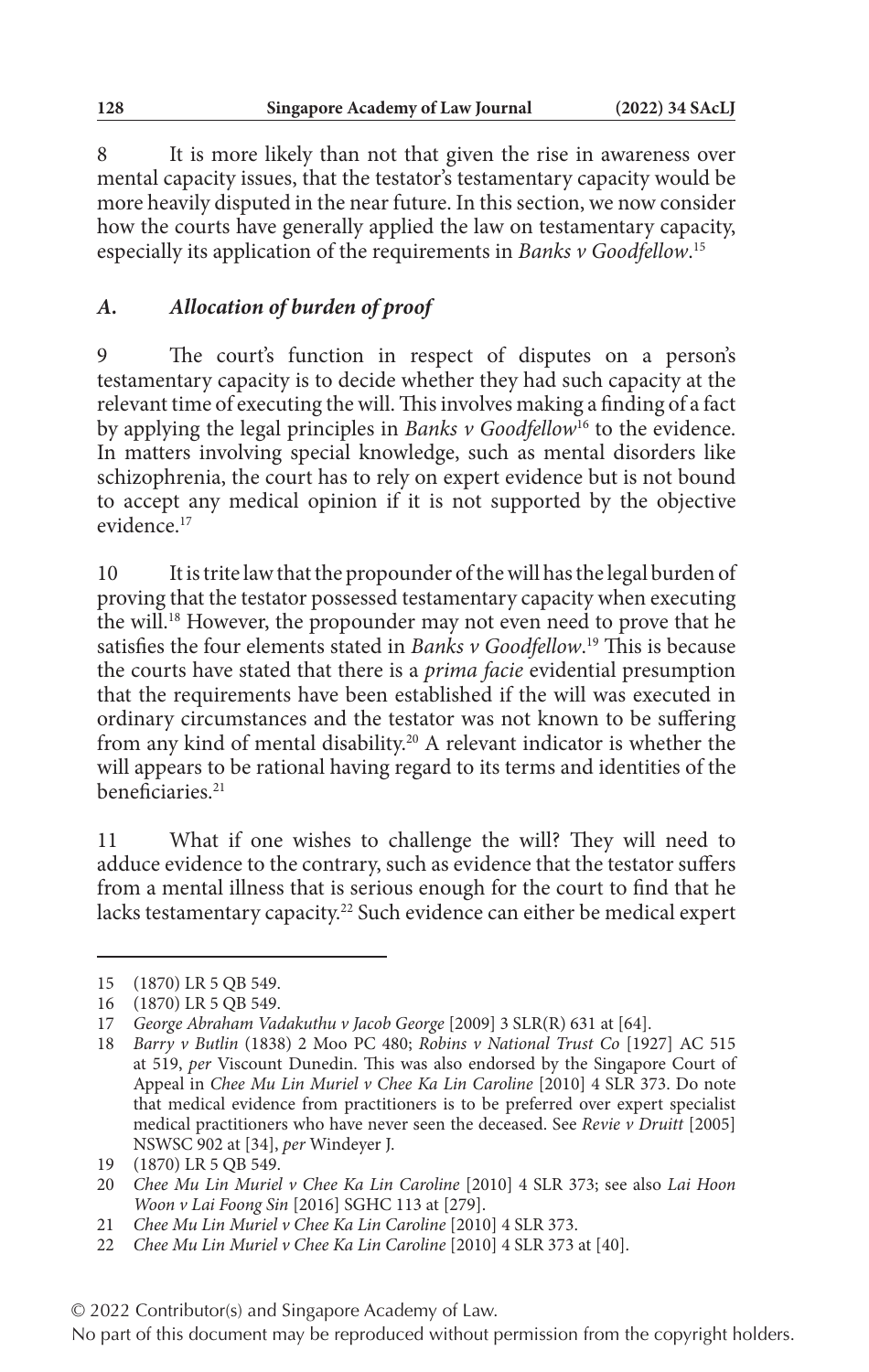evidence and evidence from non-expert witnesses as well.<sup>23</sup> That being said, there is a key negative presumption that the courts have noted. This is when it is shown that the testator suffers from an incapacitating mental illness prior to the execution of a will, then it is presumed that the testator continues to lack testamentary capacity up till the time of the will's execution.<sup>24</sup>

#### *B. The* **Banks v Goodfellow** *requirements*

12 The starting point for any discussion on testamentary capacity is the *locus classicus* of *Banks v Goodfellow*, 25 which has been widely adopted across the courts of the Commonwealth, including Australia, New Zealand,<sup>26</sup> Malaysia<sup>27</sup> and Singapore.<sup>28</sup> In that case, Sir Alexander Cockburn CJ stated the essential elements of testamentary capacity as follows:29

> It is essential … that a testator shall understand the nature of his act and its effects; shall understand the extent of the property of which he is disposing; shall be able to comprehend and appreciate the claims to which he ought to give effect, and, with a view to the latter object, that no disorder of the mind shall poison his affections, pervert his sense of right, or prevent the exercise of his natural faculties, that no insane delusion shall influence his will in disposing of his property and bring about a disposal of it which, if his mind had been sound, would not have been made.

13 It should be noted that there are jurisdictions that have applied more modern restatements of the *Banks v Goodfellow* test, with Australia and New Zealand adopting a more particularised formulation towards it.30 That being said, the general principles of the *Banks v Goodfellow* test remain intact, and it remains useful for us to discuss the elements using the traditional tests as applied in Singapore and the UK.

<sup>23</sup> *Zorbas v Sidoropoulos (No 2)* [2009] NSWCA 197 at [65], [77] and [99].

<sup>24</sup> *Chee Mu Lin Muriel v Chee Ka Lin Caroline* [2010] 4 SLR 373 at [41].

<sup>25</sup> (1870) LR 5 QB 549.

<sup>26</sup> *Woodward v Smith* [2009] NZCA 215.

<sup>27</sup> See, *eg*, *Gan Yook Chin v Lee Ing Chin* [2005] 2 MLJ 1.

<sup>28</sup> *Chee Mu Lin Muriel v Chee Ka Lin Caroline* [2010] 4 SLR 373.

<sup>29</sup> *Banks v Goodfellow* (1870) LR 5 QB 549 at 565.

<sup>30</sup> See *Read v Carmody* [1998] NSWCA 182 and *Woodward v Smith* [2009] NZCA 215. However, see also the English decision of *Re Loxston; Abbott v Richardson* [2006] EWHC 1291 (Ch); [2006] WTLR 1567 where Nicholas Strauss QC (sitting as a Deputy High Court Judge) also restated (at [187]) the case and added a fifth element that the testator must have the mental capacity to make decisions and arrive at a "rational fair and just" testament, but subsequent courts have not followed this decision.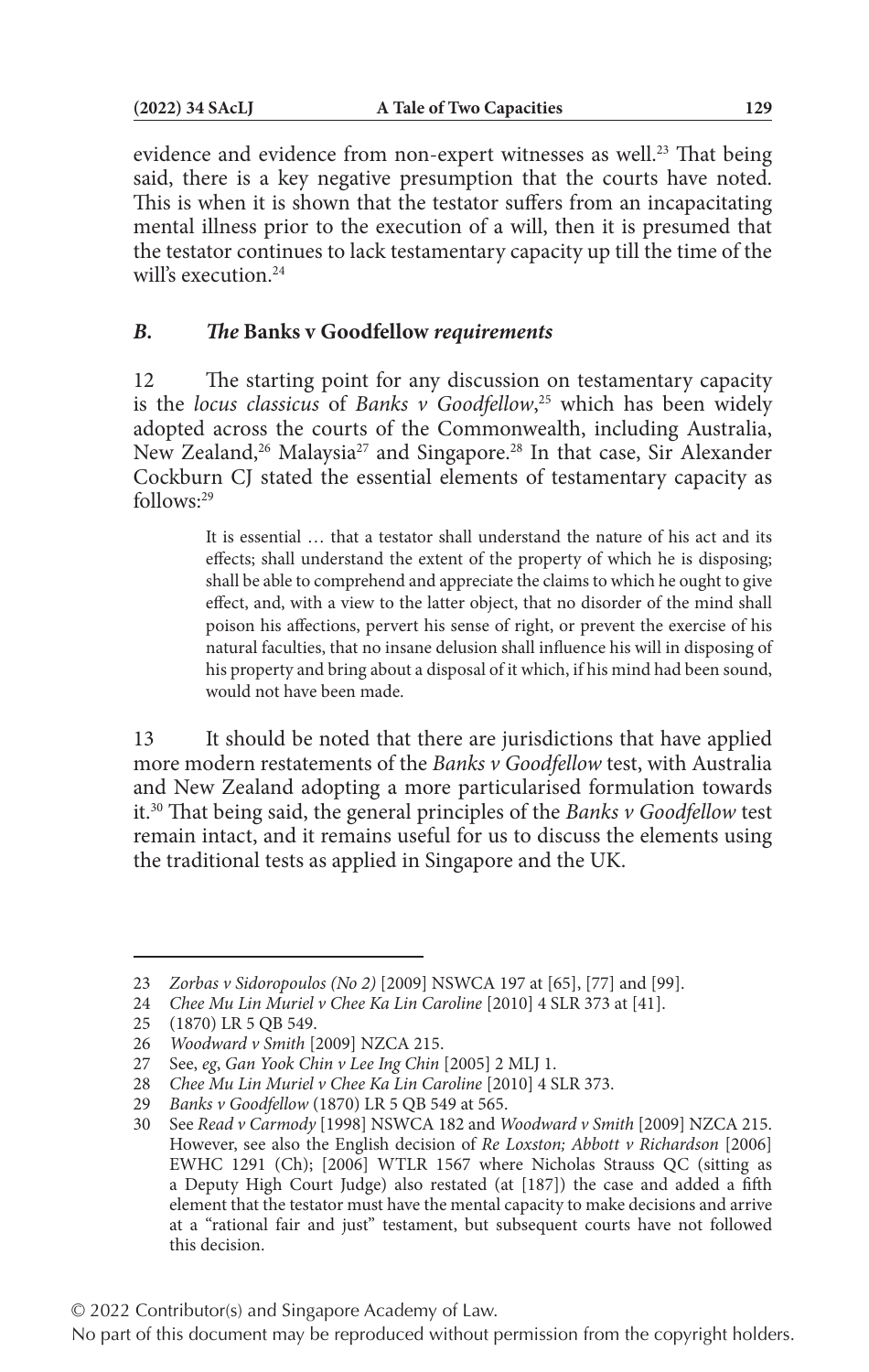14 In Singapore, the *Banks v Goodfellow* requirements were restated by Chan Sek Keong CJ in the High Court's decision of *George Abraham Vadakathu v Jacob George* ("*George Abraham*") as follows:31

> (a) the testator understands the nature of the act and what its consequences are;

(b) he knows the extent of his property of which he is disposing;

(c) he knows who his beneficiaries are and can appreciate their claims to his property; and

(d) he is free from an abnormal state of mind (*eg*, delusions) that might distort feelings or judgments relevant to making the will.

15 For starters, the *Banks v Goodfellow* test is not a medical test for capacity. It is a judicial formulation of the necessary level of a testator's understanding for his will to be valid.<sup>32</sup>

16 In assessing the ability of comprehension, the courts will take judicial notice that many wills are made by persons of advanced years where persons are rarely free from illness or infirmities.<sup>33</sup> Hence, a draftsman should form a judgment of his client against the level of understanding that is not necessarily as high as a person free from the infirmities of illness or old age.

#### *(1) Understanding the nature of the act and its consequences*

17 For the first element, what does it mean by the testator understanding the nature of the act and its consequences? For starters, what is required is not the testator's actual understanding of the matters referred to but whether he has the capacity or potential to understand.<sup>34</sup>

<sup>31</sup> *George Abraham Vadakathu v Jacob Georg* [2009] 3 SLR(R) 631 at [29], affirmed by the Singapore Court of Appeal in *Chee Mu Lin Muriel v Chee Ka Lin Caroline* [2010] 4 SLR 373 at [37].

<sup>32</sup> Martyn Frost, Stephen Lawson & Robin Jacoby, *Testamentary Capacity: Law, Practice and Medicine* (Oxford University Press, 2015) at para 2.11. See also *Re Key; Key v Key* [2010] WLR 2020; [2010] WTLR 623 at [98], *per* Briggs J and *Zorbas v Sidiropoulos (No 2)* [2009] NSWCA 197.

<sup>33</sup> *Re Griffith; Easter v Griffith* (1995) 217 ALR 284 at 295, *per* Kirby P.

<sup>34</sup> *Re Byford* [2019] EWHC 646 (Ch) at [33]–[34]; see also *Hoff v Atherton* [2003] EWCA Civ 1554; [2005] WTLR 99. This was endorsed in Singapore by the High Court in *Ng Bee Keong v Ng Choon Huay* [2013] SGHC 107 at [53], but the court's reliance on Peter Gibson LJ's decision in *Hoff v Atherton* was misplaced since the court had incorrectly suggested that Gibson LJ was referring to only the first element in the *Banks v Goodfellow* test when His Lordship was referring to the entire concept of testamentary capacity.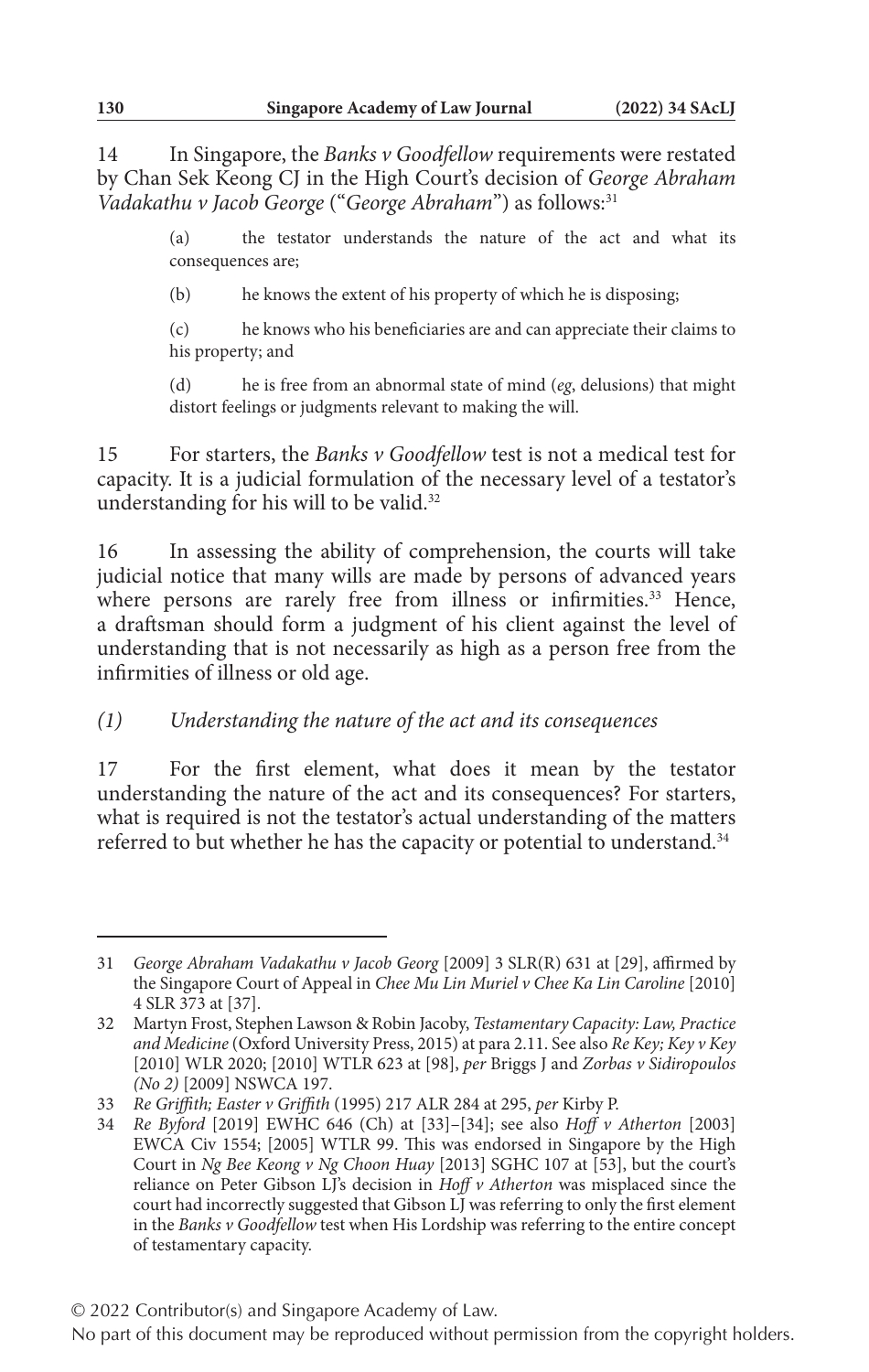18 It is also clear that in proving this element, it is unnecessary for a testator to view his will with the eyes of a lawyer and comprehend all its provisions in their legal form.<sup>35</sup> In the Singapore High Court's more recent decision of *ULV v ULW*, Tan Puay Boon JC explained that it would suffice if he could understand the elements of which it is composed and the disposition of his property in its simple form.<sup>36</sup>

19 It is submitted that Tan JC's formulation in *ULV v ULW*37 is more desirable than the ambiguous language in *Banks v Goodfellow*. 38 However, even so, the courts did not specify what it means by certain important matters relating to the will, though this was helpfully expanded upon by Frost, Lawson and Jacoby. The issue is whether the testator was capable of understanding that: (a) he was making a will; (b) the will can be changed or revoked by him while he was alive (if he has necessary capacity to do either act); (c) the will takes effect when he dies and that the will gives no immediate property rights to others; and (d) the will disposes of what he owns when he dies, but until then he was free to spend, give away or otherwise dispose of whatever he owned.39

20 It bears reminding that even if the testator does not need to have the capacity of a lawyer's understanding of the legal implications for his decisions. At the very least, the court must be satisfied that the testator has the capacity to understand who he wishes to benefit and the claims of those which he wishes to exclude.<sup>40</sup>

# *(2) Understanding the extent of the testator's property*

21 For the second element, this concerns the testator's ability to understand the extent of his property. It is important to reiterate that this is also a question of capacity, or the potential to understand the extent of the property that he possesses.<sup>41</sup>

<sup>35</sup> *Tho Yow Pew v Chua Kooi Hean* [2002] 4 MLJ 97 at 102, *per* Gopal Sri Ram JCA.

<sup>36</sup> *ULV v ULW* [2019] 3 SLR 1270 at [25].

<sup>37</sup> [2019] 3 SLR 1270.

<sup>38 (1870)</sup> LR 5 QB 549.

<sup>39</sup> Martyn Frost, Stephen Lawson & Robin Jacoby, *Testamentary Capacity: Law, Practice and Medicine* (Oxford University Press, 2015) at para 2.33. See also Bharathi Balasundaram *et al*, "A Practical Approach to Testamentary Capacity and Undue Influence Assessment in Persons with Dementia" [2021] SAL Prac 10 at [36].

<sup>40</sup> *Wood v Smith* [1993] Ch 90 at 106.

<sup>41</sup> *Williams, Mortimer & Sunnucks – Executors, Administrators and Probate* (Alexander Learmonth *et al* gen eds) (Sweet & Maxwell, 21st Ed, 2018) at para 10-04, citing *Hoff v Atherton* [2003] EWCA Civ 1554; [2005] WTLR 99 and *Re Loxston; Abbott v Richardson* [2006] EWHC 1291 (Ch); [2006] WTLR 1567.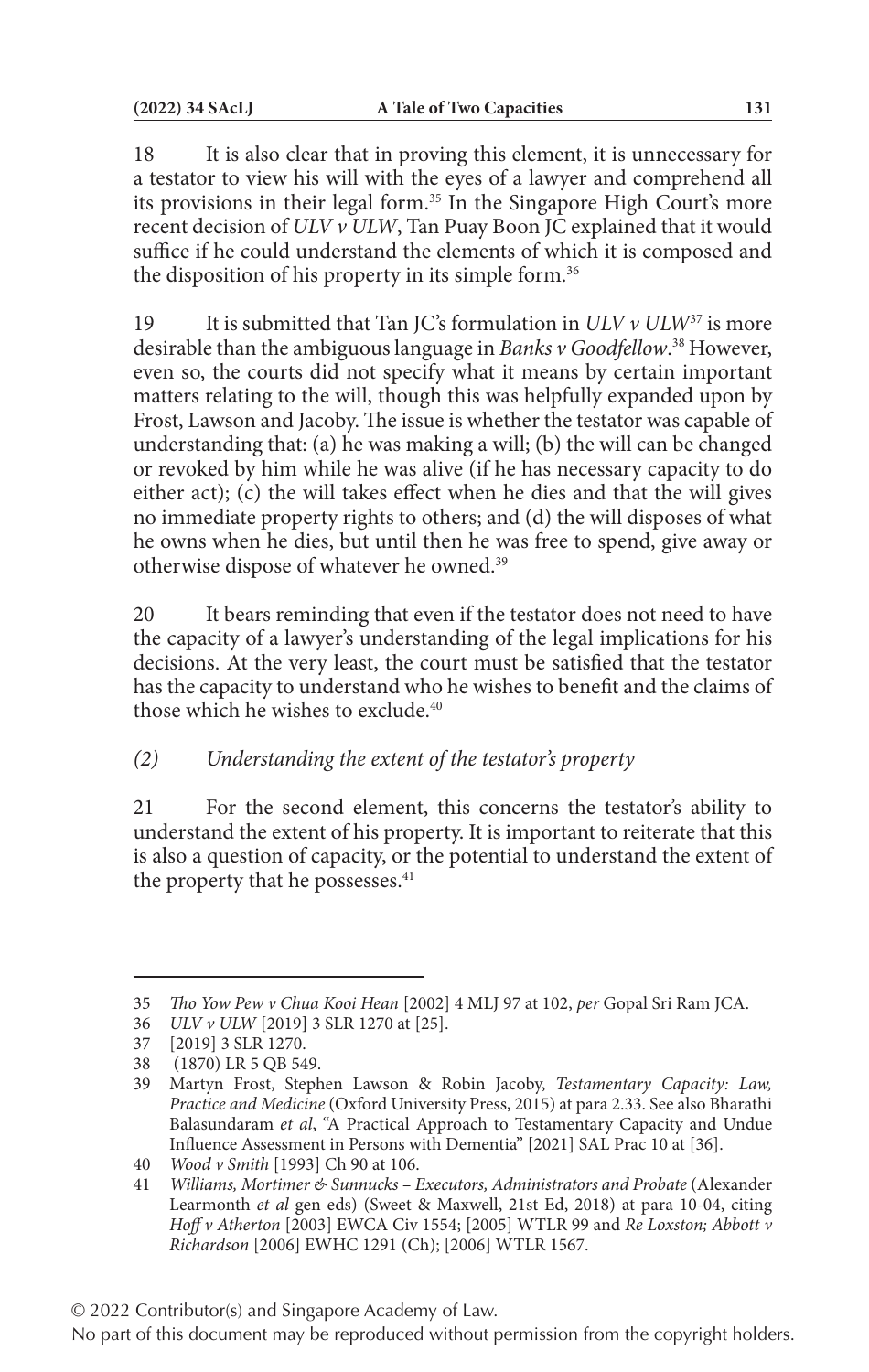22 Hence on the facts of *Yeo Henry v Yeo Charles*42 ("*Yeo Henry*"), the court declined to accept the evidence of a medical expert who suggested that this limb of the *Banks v Goodfellow* test was not satisfied. The medical expert asserted that the testatrix was not capable of understanding the extent of her assets because there was no documentation or assessment of whether she was actually aware of their actual monetary worth. However, Andrew Ang SJ reiterated that the law does not require proof of the testatrix's actual understanding, but only that she had the capacity to understand the extent of her assets.<sup>43</sup> Such capacity is not displayed by merely making rational responses or repeating a formula of simple answers  $\frac{4}{4}$ 

23 It is sufficient that the deceased had a general knowledge of the nature, value and extent of his assets.45 Hence, a will shall not be rendered invalid merely because a testator is mistaken about or did not manage to ascertain the full details of his property.<sup>46</sup> However, one must ask what is the level of general knowledge required? The answer is that it depends on the value of the testator's estate as well. As Lewison J helpfully pointed out in *Perrins v Holland*, a testator with a complex estate and many potential beneficiaries may require a greater degree of cognitive capability than a person with a simple estate and few claimants.<sup>47</sup> This takes into account the modern reality that it is not uncommon for testators to have a potentially complicated series of mechanisms, such as trusts and companies, to ensure wealth management.<sup>48</sup>

#### *(3) Testator's understanding of beneficiaries' identities and their claims*

24 In this third element, the question is really whether the testator is capable of understanding the nature and extent of the claims upon him, "both those whom he chooses to include in and those who he chooses to exclude from his will".49

<sup>42</sup> *Yeo Henry v Yeo Charles* [2016] SGHC 220.

<sup>43</sup> *Yeo Henry v Yeo Charles* [2016] SGHC 220 at [61].

<sup>44</sup> See the Supreme Court of Canada's decision in *Leger v Poitier* [1944] SCR 152 at 162.

<sup>45</sup> *d'Apice v Gutkovich – Estate of Abraham (No 2)* [2010] NSWSC 1333 at [105].

<sup>46</sup> *Robin Sharp v Grace Collin Adam* [2005] EWHC 1806; see also *Yeo Henry v Yeo Charles* [2016] SGHC 220 at [59].

<sup>47</sup> *Perrins v Holland* [2009] WTLR 1387; [2009] EWHC 1945 (Ch) at [40].

<sup>48</sup> Kenneth I Shulman *et al*, "*Banks v Goodfellow* (1870): Time to Update the Test for Testamentary Capacity" (2017) 95(1) *Canadian Bar Review* 252 at 256; see also *Kerr v Badran* [2004] NSWSC 735 at [49], *per* Windeyer J.

<sup>49</sup> *Parsonage v Parsonage* [2019] EWHC 2362 (Ch) at [15].

<sup>© 2022</sup> Contributor(s) and Singapore Academy of Law.

No part of this document may be reproduced without permission from the copyright holders.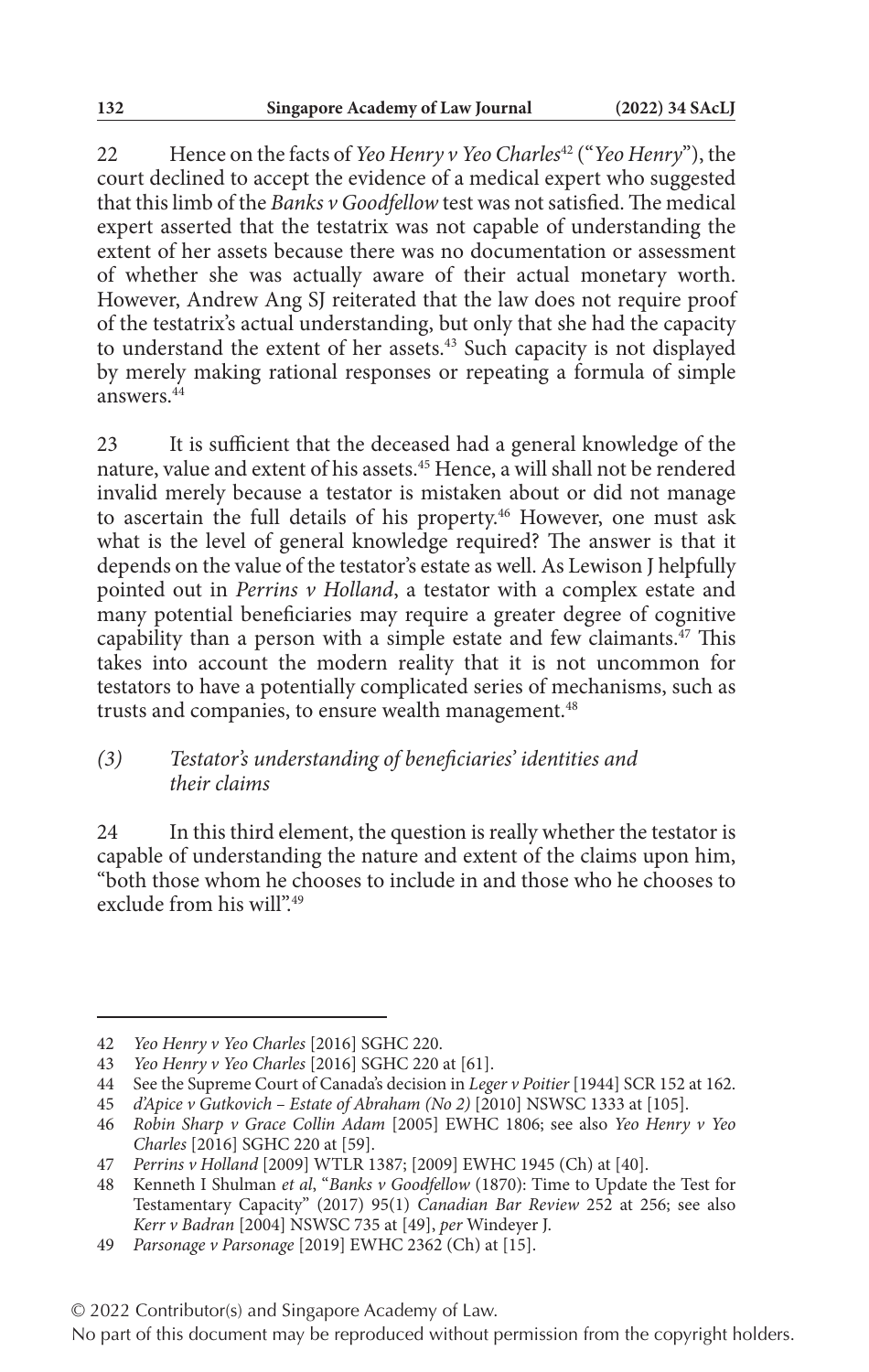25 In satisfying this element, the testator should demonstrate sound memory, comprehension and understanding in respect of choosing his beneficiaries.<sup>50</sup> This is an element that safeguards against testators who may unintentionally omit beneficiaries due to their failing memory or lack of understanding.

26 That being said, the courts are however loath to conclude that a testator lacks testamentary capacity because this element has not been satisfied, particularly if the will was drafted by an experienced independent lawyer.51 This reflects the principle that the courts will strive to uphold testamentary freedom so long as the testator's capacities are not impaired.

27 The courts' conservative attitude is also reflected by judicial warnings that one should not readily treat deficiencies of memory as being necessarily equivalent to incapacity.<sup>52</sup> It is submitted that the better way of understanding the third requirement is that the testator needs to at least have some degree of mental capacity to at least know who his beneficiaries are and can appreciate their claims to his property.

28 Furthermore, it is important to consider that a testator should also have the capacity to understand and reason the changes in distribution over his subsequent wills.<sup>53</sup> After all, it is a common practice for testators to make several or many wills over their lifetime. Therefore, where the latest disposition is inconsistent with prior dispositions, the courts may adopt a more cautious attitude in considering whether the testator has the capacity to make this disposition. That being said, it is clear that testamentary capacity does not require one to show actual memory of the terms of the previous will since the question has always been about the capacity to understand.<sup>54</sup>

*(4) Whether the testator is free from an abnormal state of mind*

29 Under the traditional test in *Banks v Goodfellow*, 55 the test is whether the delusion affected only one aspect of a person's judgment,

© 2022 Contributor(s) and Singapore Academy of Law.

<sup>50</sup> *Ng Bee Keong v Ng Choon Huay* [2013] SGHC 107 at [56].

<sup>51</sup> See *Hawes v Burgess* [2013] EWCA Civ 94; [2013] WTLR 453 at [57] and [60].

<sup>52</sup> *Ng Bee Keong v Ng Choon Huay* [2013] SGHC 107 at [60]; *Chee Mu Lin Muriel v Chee Ka Lin Caroline* [2010] 4 SLR 373 at [39].

<sup>53</sup> Kenneth I Shulman *et al*, "*Banks v Goodfellow* (1870): Time to Update the Test for Testamentary Capacity" (2017) 95(1) *Canadian Bar Review* 252 at 258; see also *Bailey v Bailey* (1924) 34 CLR 558 at 571.

<sup>54</sup> See Lewison LJ's decision in *Simon v Byford* [2014] EWCA Civ 280 at [41] and *Goss-Custard v Templeman* [2020] EWHC 632 (Ch) at [136].

<sup>55</sup> (1870) LR 5 QB 549.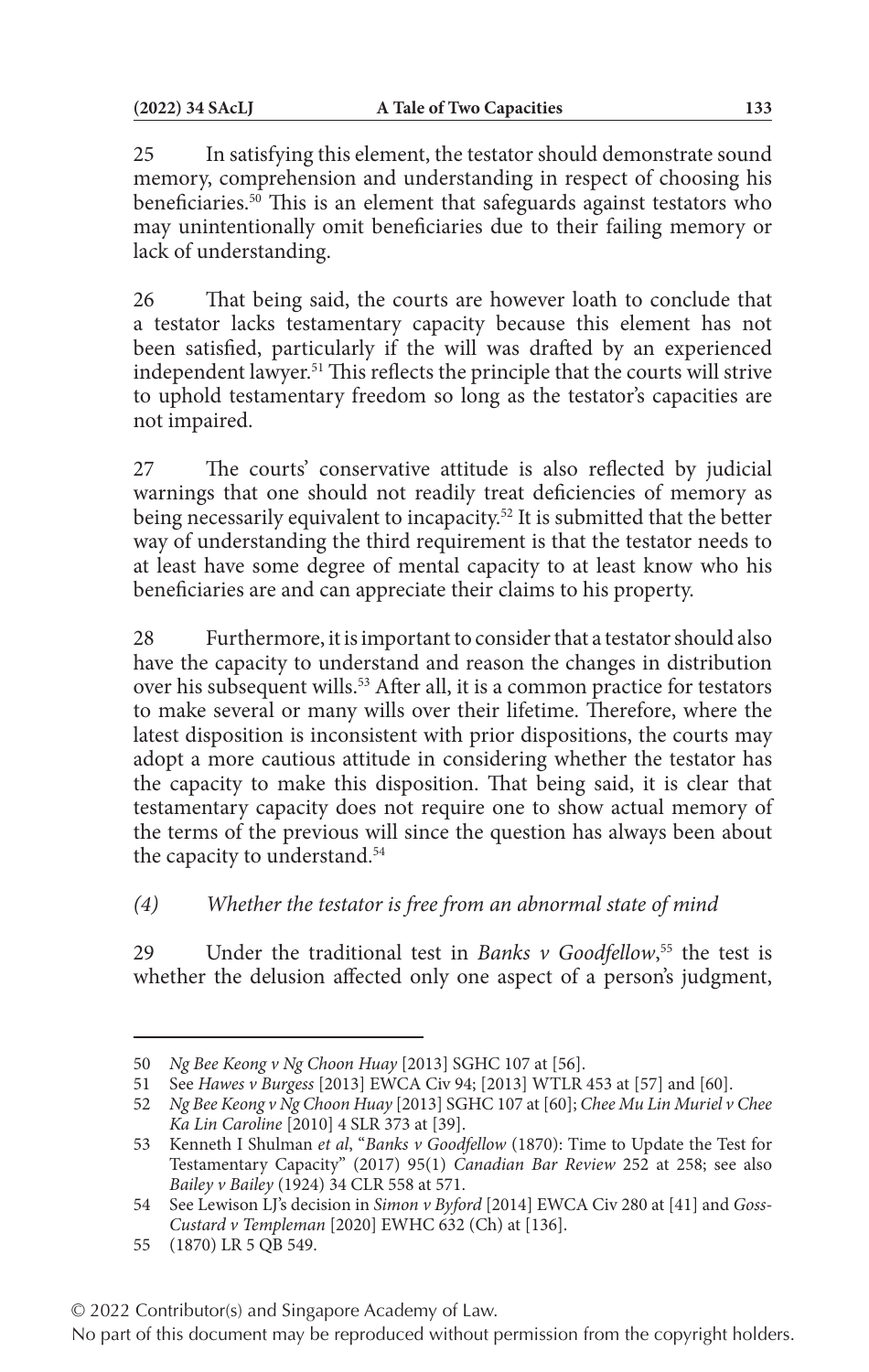and that it must operate at the particular time when the will was being executed.56 A delusion is judicially defined as "a fixed and incorrigible false belief which the victim could not be reasoned out of".<sup>57</sup>

30 As the learned authors of *Williams, Mortimer & Sunnucks* explained as follows:<sup>58</sup>

> Delusion has been variously defined, but to almost every definition some objection can be raised. Perhaps the best legal test for determining whether delusion is present in a person's mind is this: 'You must of necessity put to yourself this question and answer it, "Can I understand how any man in possession of his senses could have believed such and such a thing?" And if the answer you give is "I cannot understand it", then it is of the necessity of the case that you should say that the man is not sane' (*Boughton v Knight* (1873) LR 3 PD 64 at 68).

31 According to the traditional test, that delusion must be so severe that he is unable to exercise proper judgment in disposing his property reasonably or take a rational view of the matters to be considered in making a will.59 That delusion must be due to some mental disorder and to have affected the particular disposition that a party is seeking to set aside.60 It is also clear that a mere mistaken belief would not satisfy this high bar.<sup>61</sup>

32 The focus on delusions is rightly criticised because it does not take into account a wider range of mental disorders, and also the practical difficulties of distinguishing between a testator making an ill-judged assessment of a possible beneficiary's character and where he holds a completely irrational belief so as to be considered delusional.<sup>62</sup> For instance, a schizophrenic testator was found to have testamentary capacity in leaving his entire estate to the Vegetarian Society even when he was not a vegetarian.63 Furthermore, it is not easy to draw a distinction between delusions and mere capricious behaviour. As a court once

<sup>56</sup> See also the Privy Council's decision of *William Edward Arthur Swan v Marischal Phillips Huntington* [1967] UKPC 12.

<sup>57</sup> *Bell v Fulton* (1942) 66 CLR 295 at 337, *per* Williams J; see also *Boughton v Knight* (1873) LR 3 P & D 64 at 68.

<sup>58</sup> *Williams, Mortimer & Sunnucks – Executors, Administrators and Probate* (Alexander Learmonth *et al* gen eds) (Sweet & Maxwell, 21st Ed, 2018) at para 10-25; see also *Clitheroe v Bond* [2020] EWHC 1185 (Ch) at [160].

<sup>59</sup> *Ng Bee Keong v Ng Choon Huay* [2013] SGHC 107 at [61]–[63].

<sup>60</sup> *Halliday v Shoesmith* [1993] 1 WLR 1 at 9B; see also *Kostic v Chaplin* [2007] EWHC 2298 (Ch) and *Walters v Smee* [2008] EWHC 2029 (Ch).

<sup>61</sup> *Goss-Custard v Templeman* [2020] EWHC 632 (Ch) at [142]–[143].

<sup>62</sup> John Ross Martyn *et al*, *Theobald on Wills* (Sweet & Maxwell, 18th Ed, 2016) at para 3-004.

<sup>63</sup> *Vegetarian Society v Scott* [2013] EWHC 4097 (Ch); [2014] WTLR 525.

No part of this document may be reproduced without permission from the copyright holders.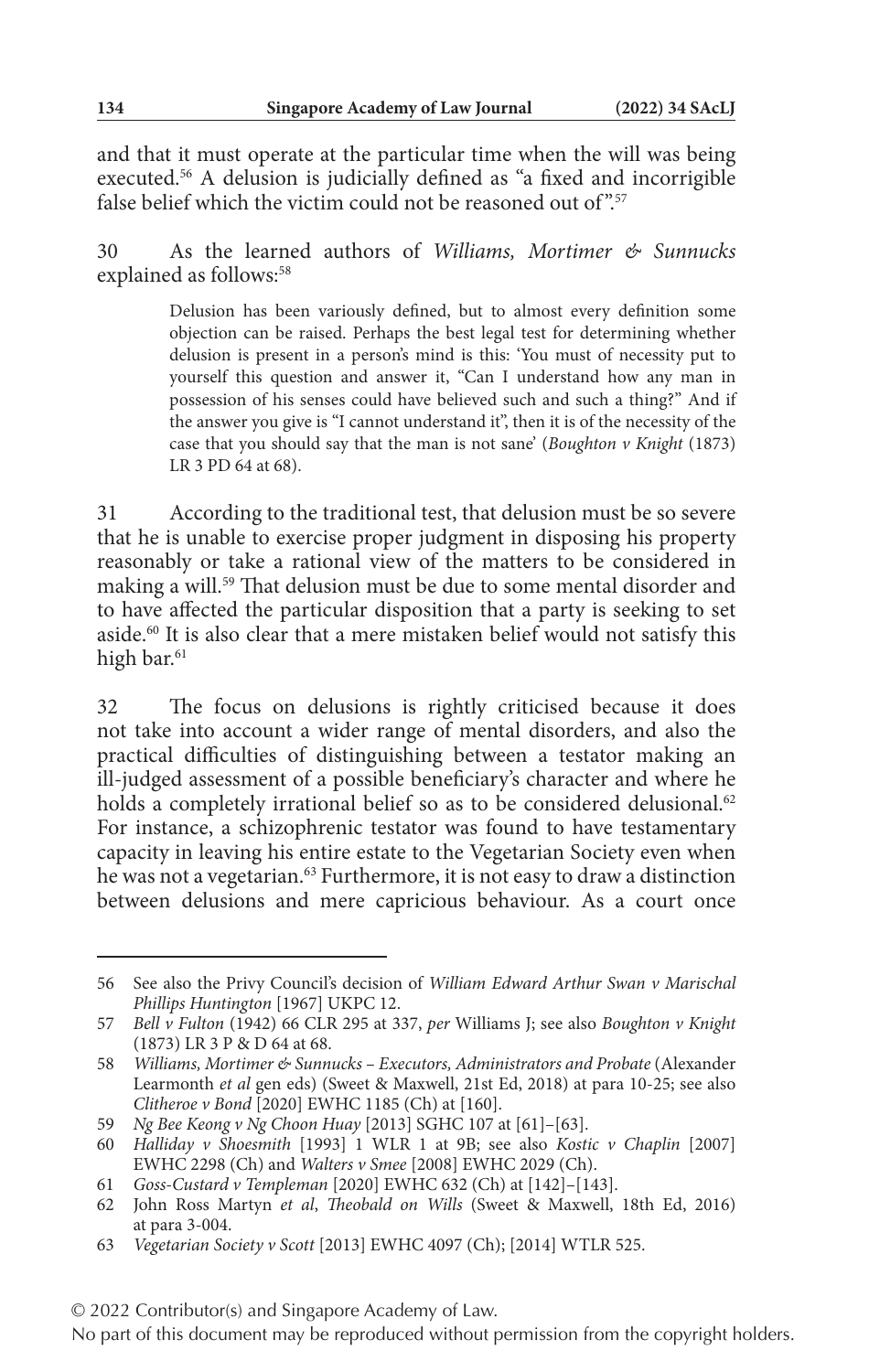observed, "the same acts which would constitute insanity in one eccentric individual might not do so in another".<sup>64</sup>

33 It is useful at this juncture to point out the differences here between the traditional *Banks v Goodfellow* test and how it has been restated in the Singapore High Court's decision of *George Abraham*. Under the Singaporean restatement in *George Abraham*, the focus is no longer just on the issue of delusions since it is now treated as only an example of an abnormal state of mind. This is in recognition of the fact "that psychiatric medicine has come a long way since 1870 in recognising an ever-widening range of circumstances now regarded as sufficient at least to give rise to a risk of mental disorder, sufficient to deprive a person of the power of rational decision-making, quite distinctly from old age and infirmity".<sup>65</sup>

34 In the English High Court decision of *Re Key; Key v Key*<sup>66</sup> ("*Re Key*"), Briggs J also acknowledged that bereavement could also impair one's testamentary capacity. In Singapore, this was also mirrored in the case of *Yeo Henry* where Ang SJ was prepared to find that severe depression could in an appropriate case qualify as a mental disorder that was capable of depriving the testatrix of the power of rational decisionmaking.67 However, having extensively reviewed the facts of the case, the court found that the testatrix's depression was not so severe that it would have caused her to lose testamentary capacity.<sup>68</sup>

35 Now that we considered the elements in the *Banks v Goodfellow* test, we would need to discuss the rule in *Parker v Felgate and Tilly*<sup>69</sup> ("*Parker v Felgate*"), which covers the situation where the testator loses his mental capacity between the moment he instructs his lawyers and the moment when he executes his will.

<sup>64</sup> *Mudway v Croft* (1843) 3 Curt 671; 163 ER 863 at 866. See also Brian Sloan, *Borkowski's Law of Succession* (Oxford University Press, 3rd Ed, 2017) at p 77.

<sup>65</sup> *Re Key; Key v Key* [2010] WLR 2020 at [95]. The restatement here is to be preferred over the English Court of Appeal's paraphrasing in *Burns v Burns* [2016] EWCA Civ 37, where the court unfortunately adopted the same terminology of "insane delusions".

<sup>66</sup> [2010] WLR 2020; [2010] WTLR 623.

<sup>67</sup> *Yeo Henry v Yeo Charles* [2016] SGHC 220 at [83]. It should also be noted that the court cautioned against the use of the word "mood" or references to "mood state" changes since it runs the risk of understating what is required to impugn the testator's testamentary capacity. *Cf* the Malaysian High Court's decision in *Manuel Frank Simon v Jean Sharin a/p DI Williams* [2008] 7 MLJ 290 at [17].

<sup>68</sup> *Yeo Henry v Yeo Charles* [2016] SGHC 220 at [167].

<sup>69</sup> (1883) 8 PD 171.

No part of this document may be reproduced without permission from the copyright holders.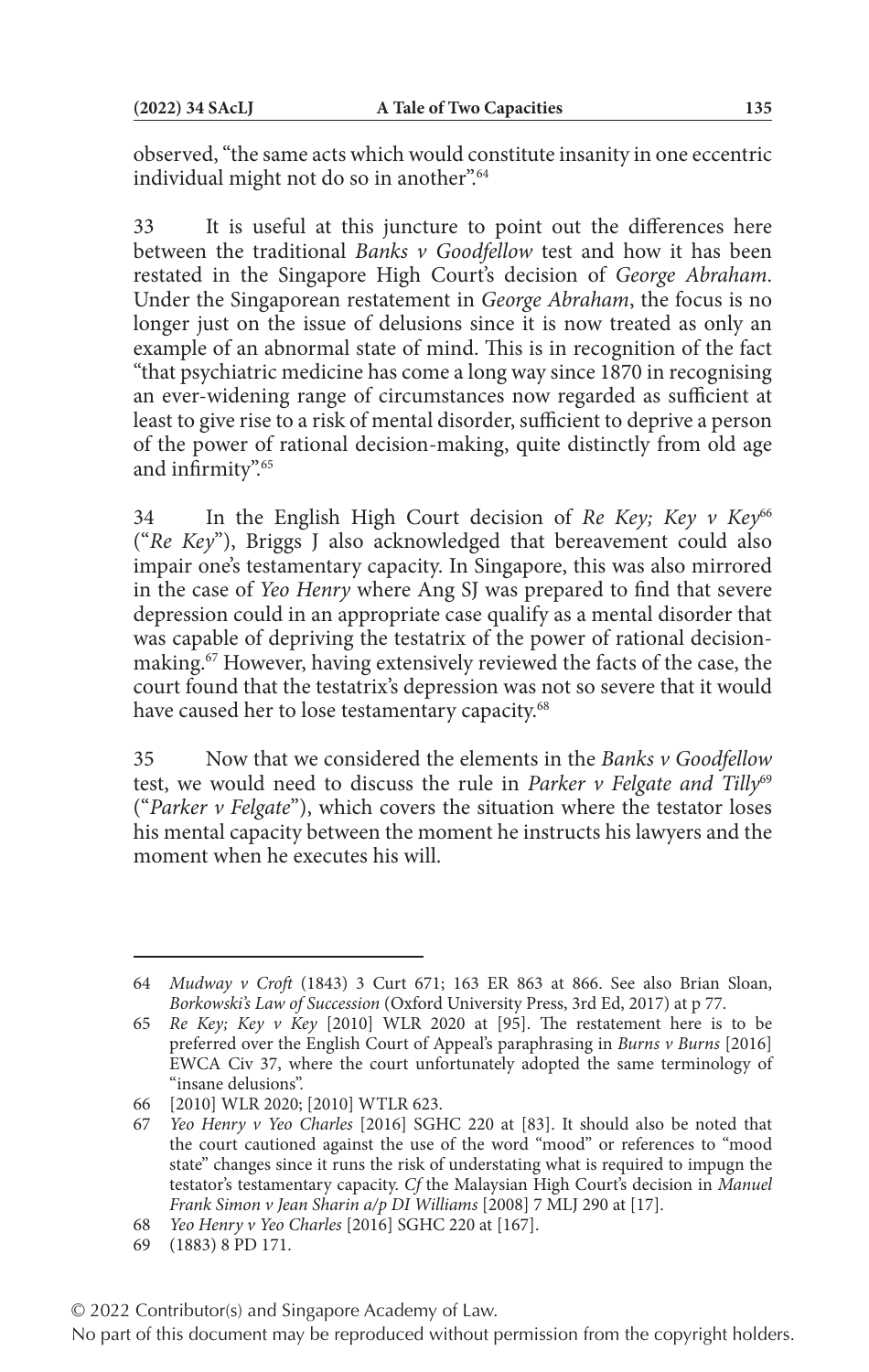## **C.** *Rule in* **Parker v Felgate and Tilly**

36 The general principle is that the testator must have testamentary capacity at the point in time when the will is executed. However, as with most rules in the law, there will be exceptions. In this case, the exception is when the testator loses his faculties in between the moment he gave instructions to the lawyers and when he executes his will. This exception is based on the reasoning that the will was prepared in accordance with instructions given by a testator when he was of sound mind.

37 The exception is actually known as the rule of *Parker v Felgate*. It was recently affirmed and restated in the English Court of Appeal's decision in *Perrins v Holland*. 70 In that case, Moore-Bick LJ explained that when the testator loses some of his faculties between giving instructions and executing the will, the court has to be satisfied of the following elements before deciding that the will is valid:<sup>71</sup>

> (i) whether at the time he gave the instructions he had the ability to understand and give proper consideration to the various matters which are called for, that is, whether he had testamentary capacity, (ii) whether the document gives effect to his instructions, (iii) whether those instructions continued to reflect his intentions and (iv) whether at the time he executed the will[,] he knew what he was doing and thus have sufficient mental capacity to carry out the juristic act which that involves.

38 The rule of *Parker v Felgate* is justified for two reasons. First, the fact that the courts are more inclined towards upholding the principle of testamentary freedom. Second, the courts do recognise that the testator does not have any further opportunity to give expression to his wishes.<sup>72</sup>

## **D. Understanding mental capacity in the context of testamentary capacity**

39 From the above discussion, we outlined the basic principles of testamentary capacity, but increasingly the courts have been analysing testamentary capacity by making references to mental capacity. At common law, while there has not been a universally accepted definition of mental capacity, it has been described as referring to a person's mental condition that he must possess for his decisions to be considered

<sup>70</sup> [2011] Ch 270; [2010] EWCA Civ 840; [2010] WTLR 1415. *Parker v Felgate and Tilly* (1883) 8 PD 171 is also endorsed in Singapore, see the High Court's decision in *Rajaratnam Kumar v Estate of Rajaratnam Saravana Muthu* [2010] 4 SLR 93 at [59].

<sup>71</sup> *Perrins v Holland* [2011] Ch 270; [2010] WTLR 1415; [2010] EWCA Civ 840 at [55].

<sup>72</sup> *Perrins v Holland* [2011] Ch 270; [2010] WTLR 1415; [2010] EWCA Civ 840 at [23].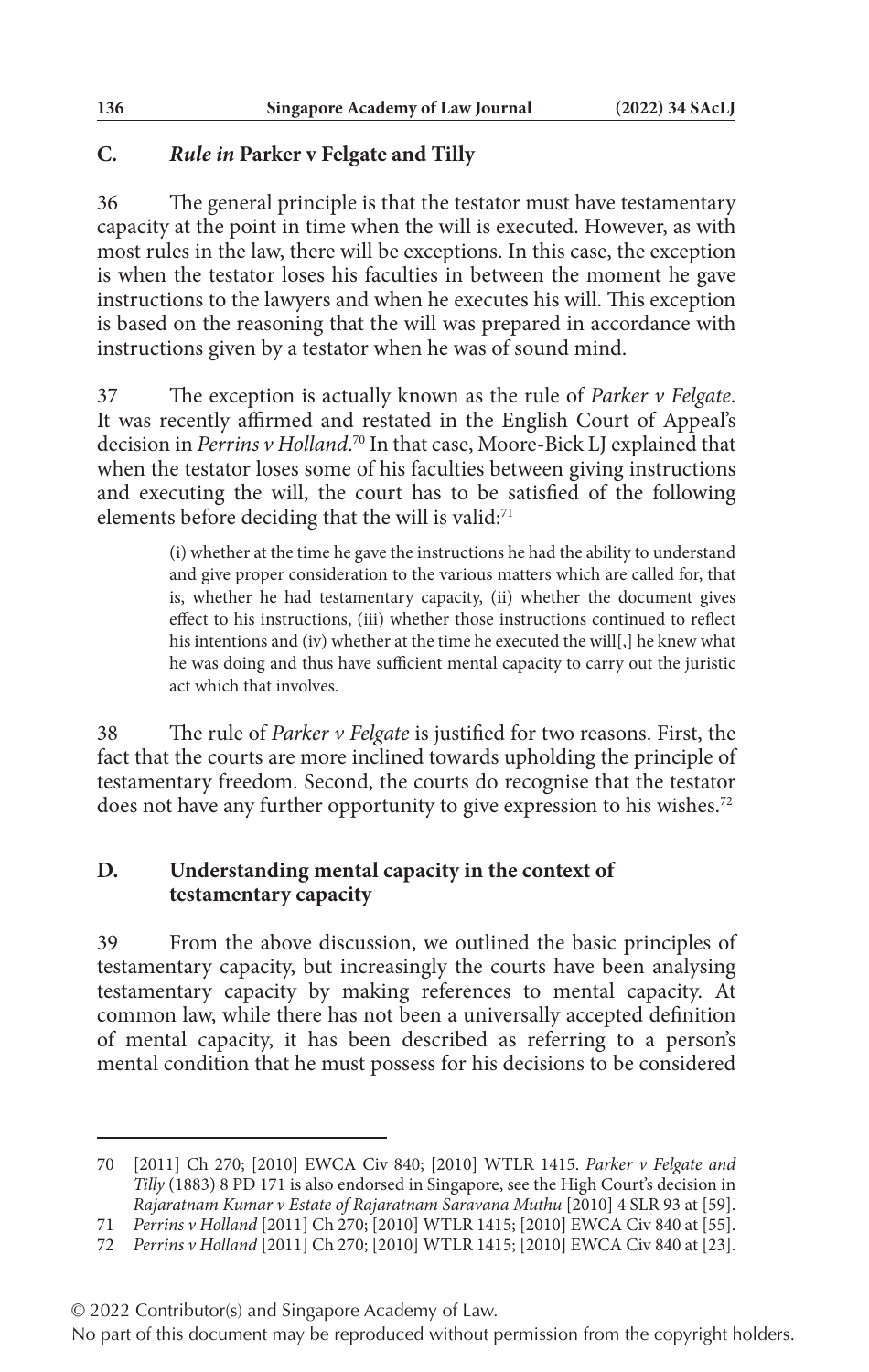autonomous and valid.73 It is said to be relative to the particular transaction and the legal instrument concerned.74

40 Yet, the usage of legal terms such as "testamentary capacity" and "mental capacity" interchangeably has resulted in unnecessary confusion. For instance, in *Chee Mu Lin Muriel v Chee Ka Lin Caroline*<sup>75</sup> ("*Muriel Chee*"), the Singapore Court of Appeal stated that whether the testator had the mental capacity to understand the nature of the will and its consequences "is only one element of testamentary capacity and this element is not necessarily determined by the existence of some form of mental impairment".76 In support of this proposition, the court then cited the *Banks v Goodfellow* decision where Cockburn LJ explained<sup>77</sup> that a testator's mental powers may be reduced below the ordinary standard, but he may still retain intelligence to understand and appreciate the testamentary act.78

41 One should view the Court of Appeal's statement on mental capacity being an element of testamentary capacity with some caution. It should not be interpreted to suggest that there is no need for a sign of mental impairment for a court to find that there is no mental capacity. The court is only suggesting that a mental impairment may have impaired someone to have a less than ordinary standard of mental capacity. However, that does not immediately imply that the person is mentally incapacitated to the extent that he cannot understand the act and its consequences. In other words, it remains a question of degree. The testator's mental impairment must be to such a degree and extent that he can truly be said to have no mental capacity to understand the nature of a will.

42 This interpretation is also consistent with the Court of Appeal's view of the principles that can be found in the Mental Capacity Act<sup>79</sup>

<sup>73</sup> See for instance *Wong Meng Cheong v Ling Ai Wah* [2012] 1 SLR 549 at [27].

<sup>74</sup> For a good summary of the existing principles, see *Fehily v Atkinson* [2017] Bus LR 695 at [76]–[103]. See also *Gibbons v Wright* (1954) 91 CLR 423 at 438, *per* Dixon CJ, Kitto and Taylor JJ and *Hoff v Atherton* [2003] EWCA Civ 1554; [2005] WTLR 99 at [33].

<sup>75</sup> [2010] 4 SLR 373.

<sup>76</sup> *Chee Mu Lin Muriel v Chee Ka Lin Caroline* [2010] 4 SLR 373 at [39]. This flawed reasoning is not exclusive to the Singapore courts. See also *Re Loxston; Abbott v Richardson* [2006] EWHC 1291 (Ch) where Nicholas Strauss QC (sitting as a deputy High Court judge) introduced (at [187(5)]) a fifth element that the testator should have the mental capacity to make decisions which take into account the relevant property, persons and circumstances, and arrive at a "rational fair and just" testament.

<sup>77</sup> *Banks v Goodfellow* (1870) LR 5 QB 549 at 566.

<sup>78</sup> *Chee Mu Lin Muriel v Chee Ka Lin Caroline* [2010] 4 SLR 373 at [39].

<sup>79</sup> Cap 177A, 2020 Rev Ed.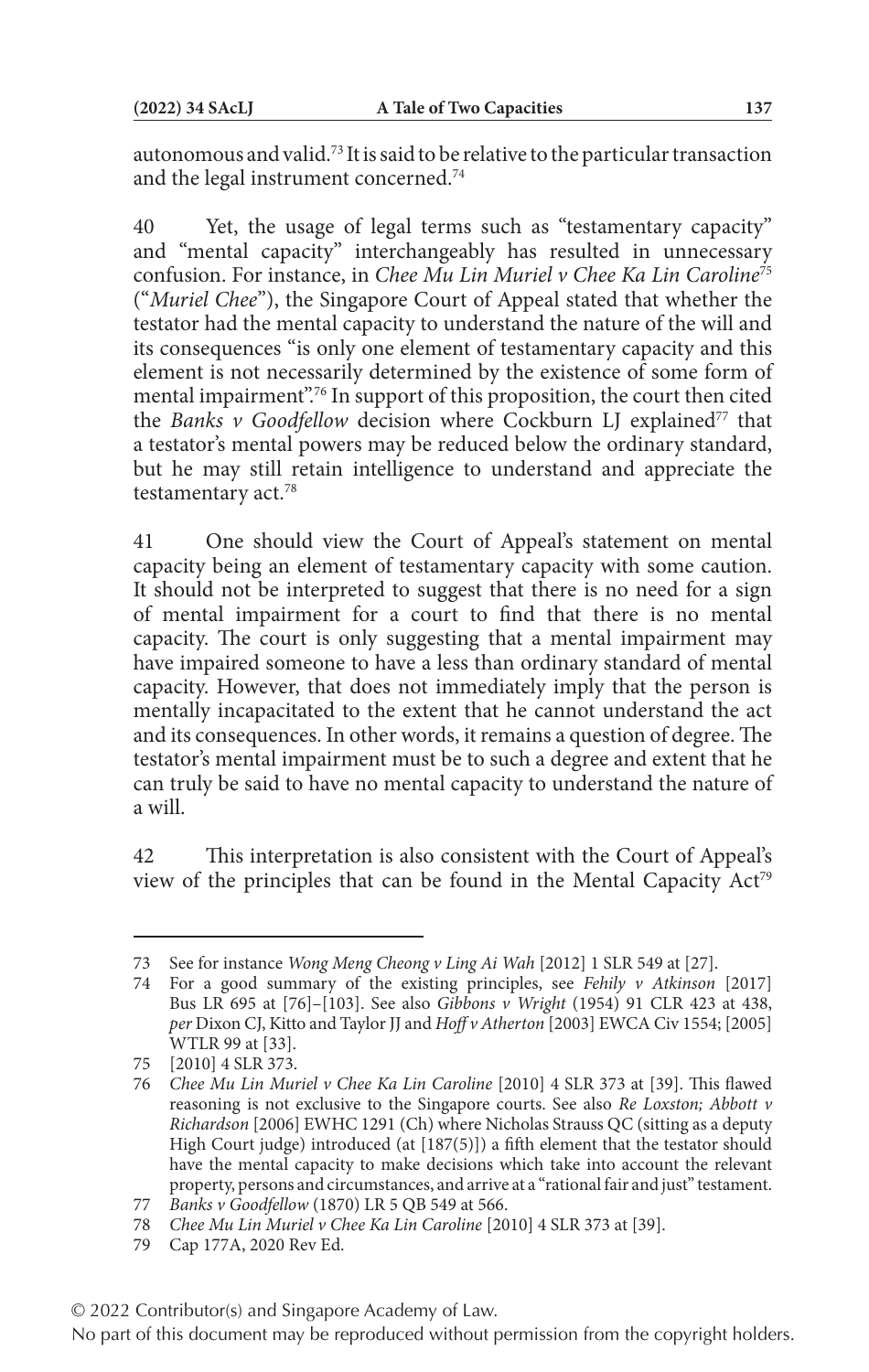("MCA"). The Court of Appeal noted that the MCA also makes it plain that the medical condition establishing the impairment does not conclude the matter *per se*, and that there was a further step in the inquiry where the court must ask if the medical condition has the effect of preventing the person from making the decision.<sup>80</sup>

43 Putting the MCA's statutory definition of mental incapacity aside for a moment, it is questionable as to whether mental capacity as an element itself fits within the essential requisites of testamentary capacity. If it is indeed a separate element, then where does it fall within the four essential prerequisites under the *Banks v Goodfellow* requirements? The court in *Muriel Chee* fails to explain this curious proposition.

44 Looking at the four *Banks v Goodfellow* requirements, it is difficult to see how a person without mental capacity can satisfy these requirements. Would a mentally incapacitated person understand the nature and consequences of his act in executing a will? A mentally incapacitated person may not understand the extent of property that is being disposed. He may not know who his beneficiaries are and appreciate their claims. He cannot be said to be free from an abnormal state of mind (*eg*, delusions) that may distort his feelings.

45 It is therefore difficult to see if an appropriate distinction could be drawn between the concepts of mental capacity and testamentary capacity.<sup>81</sup> As Briggs J noted in *Re Key*<sup>82</sup> the test that has emerged out of decisions such as *Banks v Goodfellow*83 is "primarily about the *mental capacity* to understand or comprehend" [emphasis added]. Hence, mental capacity should not be seen as a separate legal element in the test. A theoretical distinction between the two concepts is no longer useful, since the *Banks v Goodfellow* requirements is basically an inquiry as to the testator's mental capacity in executing the will.<sup>84</sup>

46 If theoretically speaking, the concepts of mental capacity and testamentary capacity are not that different, does the same logic apply to the statutory concept of mental capacity as embedded in the MCA? In the next section of this paper, I will explain why the statutory concept of

<sup>80</sup> *Chee Mu Lin Muriel v Chee Ka Lin Caroline* [2010] 4 SLR 373 at [45].

<sup>81</sup> There is at least one leading textbook on the law of succession that has treated the terms "mental capacity" and "testamentary capacity" interchangeably, with the discussion of it primarily focused on the term "mental capacity". See G E Dal Pont & K F Mackie, *Law of Succession* (LexisNexis, 2nd Ed, 2017) at paras 2.2–2.20.

<sup>82</sup> *Re Key; Key v Key* [2010] WLR 2020; [2010] WTLR 623 at [96].

<sup>83</sup> (1870) LR 5 QB 549.

<sup>84</sup> See *Goss-Custard v Templeman* [2020] EWHC 632 (Ch) at [135(i)].

<sup>© 2022</sup> Contributor(s) and Singapore Academy of Law.

No part of this document may be reproduced without permission from the copyright holders.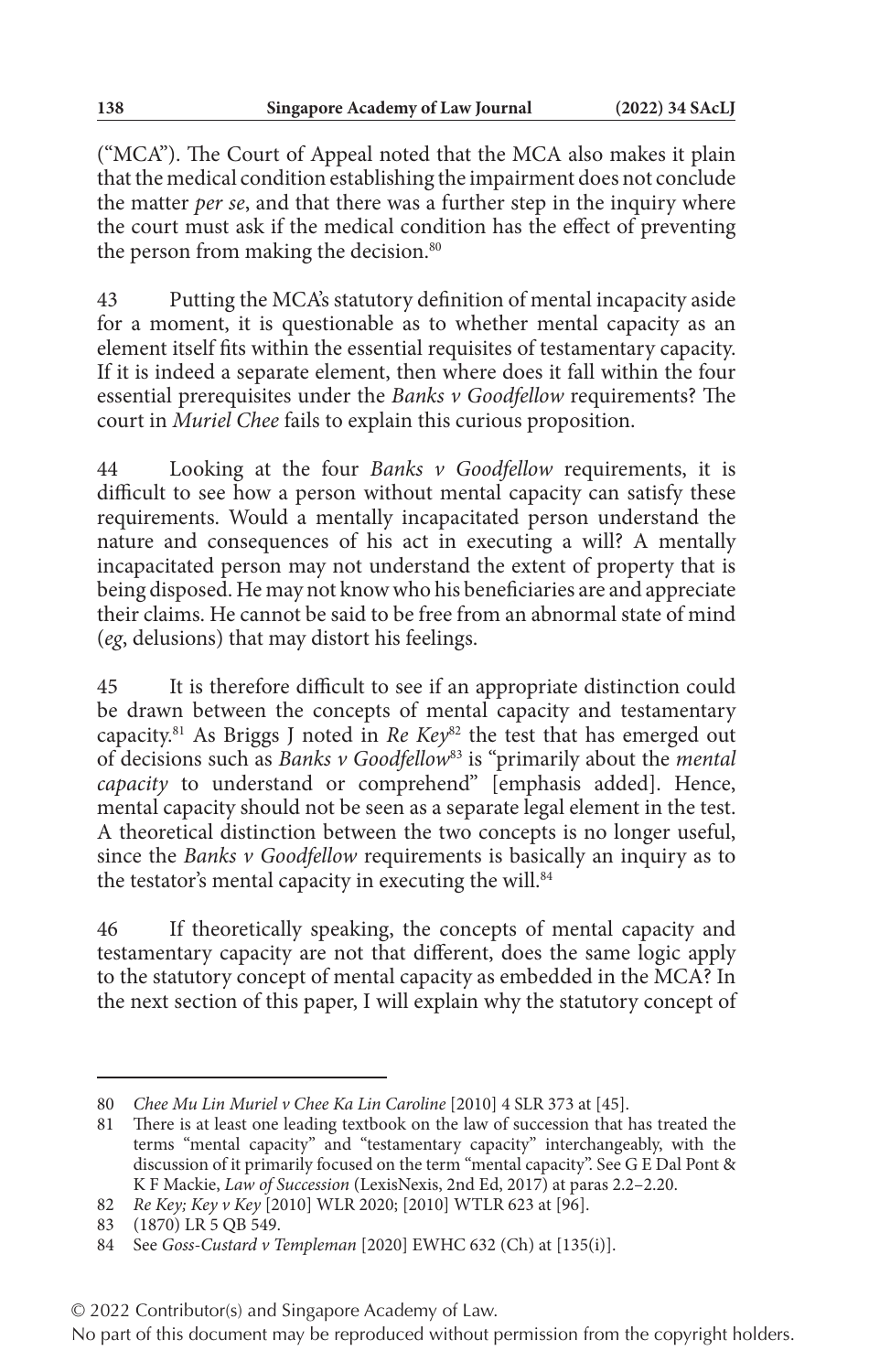mental capacity in the MCA should not be automatically equated with the common law's conception of testamentary capacity.

# **III. The Mental Capacity Act and its relevance**

47 It is certainly true that the MCA cannot retrospectively apply to wills executed before the enactment date since Parliament is presumed not to alter the law applicable to past events and transactions unless a contrary intention appears otherwise. That being said, what about wills that have been executed after the MCA has been enforced?

48 In discussing the relationship between the MCA test for mental capacity and the common law tests for testamentary capacity, one needs to first address two questions. First, we need to analyse the similarities and differences between the MCA test for mental capacity and the common law test for testamentary capacity. Second, we need to consider if the MCA was ever intended to displace the common law rules of testamentary capacity.

## **A. C***omparing the Mental Capacity Act and the* **Banks v Goodfellow** *tests*

49 Before conducting a comparative analysis between the MCA test for mental capacity and the common law tests for testamentary capacity, let us briefly recall what is the statutory test for mental capacity under the MCA. There are actually two components in this statutory test.<sup>85</sup> First, it must be shown that P may be unable to make a decision due to an impairment of, or a disturbance in the functioning of, P's mind or brain. This is known as the "clinical component". Second, it has to be further shown that P is unable to make a decision for himself in relation to a matter at a material time. It is at this stage where the severity of P's impaired functioning due to his mental impairment is taken into account. This is known as the "functional component".

50 The MCA also defines when a person is said to be unable to make a decision for himself. Section 5 states that a person is unable to make a decision for himself if he is unable:

- (*a*) to understand the information relevant to the decision;
- (*b*) to retain that information;

© 2022 Contributor(s) and Singapore Academy of Law.

<sup>85</sup> *Wong Meng Cheong v Ling Ai Wah* [2012] 1 SLR 549 at [29].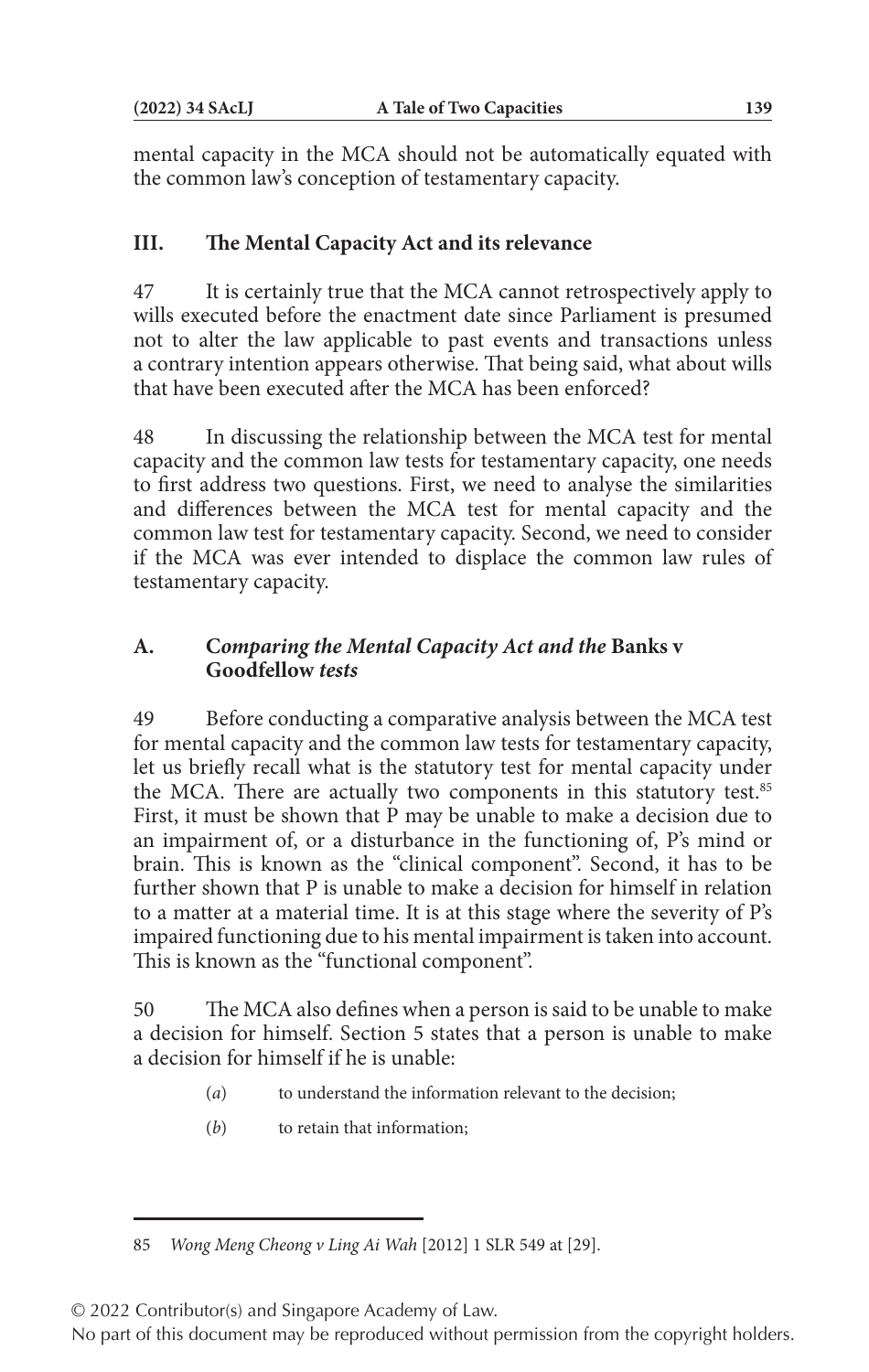- (*c*) to use or weigh that information as part of the process of making the decision; or
- (*d*) to communicate his decision (whether by talking, using sign language or any other means).

51 For the avoidance of doubt, s 5(4) of the MCA explicitly states that the information relevant to a decision as covered under s 5(1) would include information about the reasonably foreseeable consequences of either deciding one way or another, and also information on the consequences of failing to make such a decision.

52 Now that we introduced the statutory test for mental capacity, we can now address the question of whether both the common law and statutory tests are similar. In respect of the underlying philosophies, it has been observed that the common law test for testamentary capacity is generally consistent with the MCA. The MCA's underlying philosophy emphasises the individual's autonomy and the right to decide for himself.<sup>86</sup> The common law definition does also uphold the value of autonomy in so far as it seeks to uphold the principle of testamentary freedom.

53 Furthermore, whether practical assistance was rendered by other persons is a relevant broad consideration for both the MCA and the common law tests. Under s 3(3) of the MCA, a person is presumed able to make decisions unless all practicable steps to help him do so were unsuccessful. Section 5(2) of the MCA further states that a person should not be deemed as unable to understand information relevant to a decision if he is able to understand an explanation given to him in a way that is appropriate to his circumstances. Under the common law, a court will consider if the testator was properly advised by his solicitor. Hence, in *Muriel Chee*, where the testator was held to have lacked testamentary capacity to execute the will, the Court of Appeal considered that the solicitor provided inadequate assistance by merely reading a will line by line to a testator who was suffering from the onset of dementia.<sup>87</sup>

54 In respect of the specific limbs of both the common law and the MCA tests, it is submitted that both tests are also largely similar. If we look at the four *Banks v Goodfellow* requirements, the first requirement of the testator understanding the nature of the act and its consequences is the same as the functional component of the MCA test. The fourth requirement that the testator must be free from an abnormal state of mind is consistent with the clinical component of the MCA test, and also

<sup>86</sup> See for example *Re S* [2010] 1 WLR 1082 at [51]–[53]; see also the Singapore High Court's decision in *Wong Meng Cheong v Ling Ai Wah* [2012] 1 SLR 549 at [27].

<sup>87</sup> *Chee Mu Lin Muriel v Chee Ka Lin Caroline* [2010] 4 SLR 373 at [53]–[60].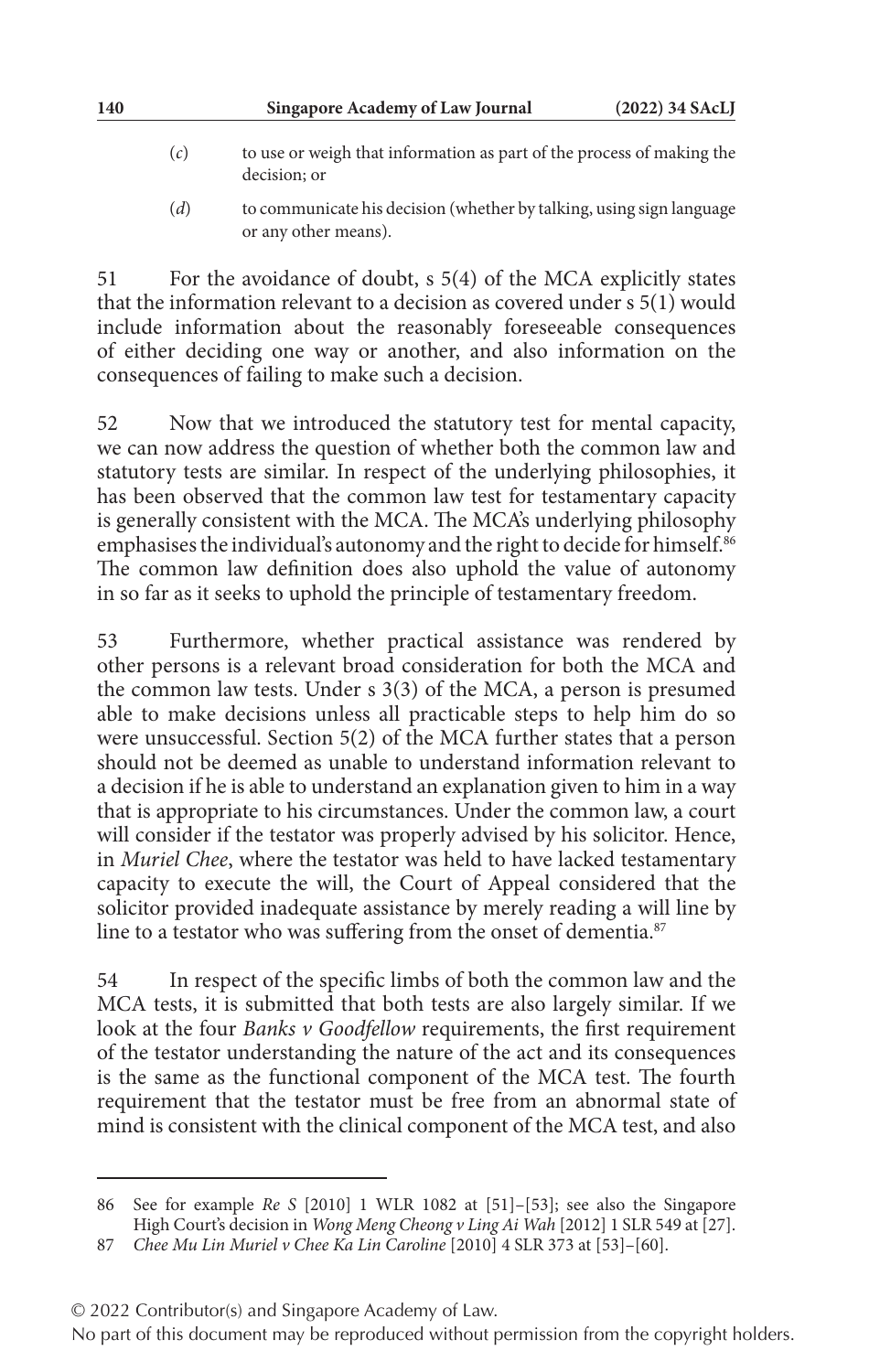overlaps with the functional component as well. As for the requirements that the testator knows the extent and nature of property disposed, and also who his beneficiaries are and can appreciate their claims to his property, both these requirements are covered under s 5 of the MCA as "information relevant to a decision".

55 While both tests are largely similar, it is submitted that they are *not exactly the same*. There are at least four aspects in which both tests differ.

56 First, the MCA's test is prospective and forward-looking. It is focused on proxy (as opposed to substituted) decision-making in the best interests of P moving forward. A plain reading of s 19 of the MCA suggests that the courts can only make declarations on P's present capacity as opposed to considering whether P had made decisions in the past.88 However, the common law test for testamentary capacity is retrospective in nature, where the court has to consider whether the testator had mental capacity when he was alive.

57 Second, in respect of the allocation of the burdens of proof, the common law test for testamentary capacity differs from the MCA. The Singapore High Court in *Wong Meng Cheong v Ling Ai Wah*<sup>89</sup> pointed out that one of the MCA's key statutory principles is that a person is assumed to have capacity to make the decisions unless it is established otherwise.90 If the MCA applies to the context of execution of wills, then it is presumed that the person has mental capacity to execute the will. In the common law tests of testamentary capacity, it is the propounder of a will who bears the legal burden of proving that the testator had mental capacity when executing the will.<sup>91</sup>

58 That being said, there is actually very little difference between both tests when one considers its practical operation. This is because testamentary capacity is presumed so long as the will is established in ordinary circumstances where the testator was not known to be suffering from any kind of mental disability.

© 2022 Contributor(s) and Singapore Academy of Law.

<sup>88</sup> Allen Sng Kiat Peng & Tan Kah Wai, "The Deputyship Regime under Singapore's Mental Capacity Act: An Introduction" (2020) 32 SAcLJ 167 at [40]–[41].

<sup>89</sup> [2012] 1 SLR 549.

<sup>90</sup> *Wong Meng Cheong v Ling Ai Wah* [2012] 1 SLR 549 at [30].

<sup>91</sup> *Wong Meng Cheong v Ling Ai Wah* [2012] 1 SLR 549 at [30].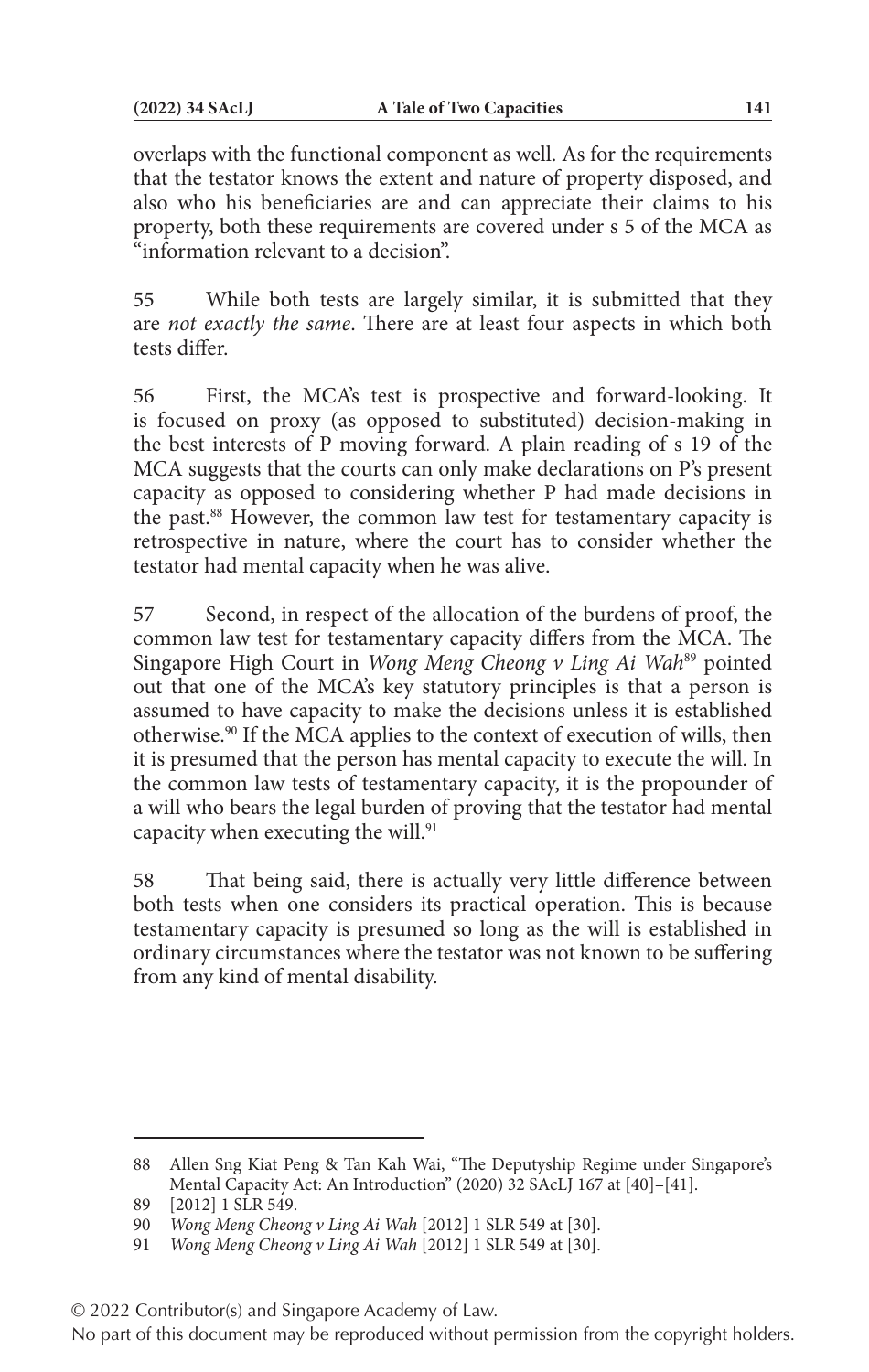59 Third, the *Banks v Goodfellow* test also makes no reference to the issue of retaining information which is present in one of the statutory limbs under s 5 of the MCA.<sup>92</sup>

60 The final key difference is the question of undue influence. As Gary Chan observed in a case comment,<sup>93</sup> while under the MCA, a case of presumed undue influence could be a factor that is taken into account in proving the lack of mental capacity. However, in the law of probate, the courts and academics insisted that the undue influence required to invalidate a will must be actual undue influence.<sup>94</sup> In other words, unlike in the MCA, undue influence simply cannot be presumed in the probate context. This is understandable since applying the test for presumed undue influence in the probate context may invalidate wills made in favour of those whom the testators hold in regard or affection, which is precisely why the testator makes a will in the first place.<sup>95</sup>

## **B.** *Does the Mental Capacity Act apply to the context of wills?*

61 The differences between the *Banks v Goodfellow* test and the MCA, as stated above, are not so significant as to immediately rule out the prospect of the MCA applying to the execution of wills.<sup>96</sup>

62 In Singapore, there has been a recent decision by the High Court which applies the MCA's principles to a case involving the execution of a will. In *BUV v BUU*, 97 the dispute concerned *inter alia*, an application by the plaintiff for an order that his mother be found incapable of conducting the civil suit against him for orders relating to moneys held in a joint bank account. The plaintiff also applied for the mother's will to be set aside as part of the MCA application. Aedit Abdullah J found that the mother's mental abilities fell short of the statutory test in determining whether

<sup>92</sup> Alex Ruck Keene & Annabel Lee, "Testamentary Capacity" [2013] *Elder Law Journal* 272 at 276.

<sup>93</sup> Gary Chan Kok Yew, "Assessing Mental Capacity: *BUV v BUU* [2019] SGHCF 15" (2020) 32 SAcLJ 287 at [36]–[40].

<sup>94</sup> See for instance *ULV v ULW* [2019] 3 SLR 1270 at [69]–[71]. See also John Ross Martyn *et al*, *Theobald on Wills* (Sweet & Maxwell, 18th Ed, 2016) at para 3-032. Roger Kerridge, *Parry & Kerridge: The Law of Succession* (Sweet & Maxwell, 13th Ed, 2016) at para 5.54.

<sup>95</sup> *ULV v ULW* [2019] 3 SLR 1270 at [69(b)], citing Roger Kerridge, *Parry & Kerridge: The Law of Succession* (Sweet & Maxwell, 13th Ed, 2016) at para 5.54.

<sup>96</sup> See *BUV v BUU* [2020] 3 SLR 1041.

<sup>97</sup> *BUV v BUU* [2020] 3 SLR 1041.

No part of this document may be reproduced without permission from the copyright holders.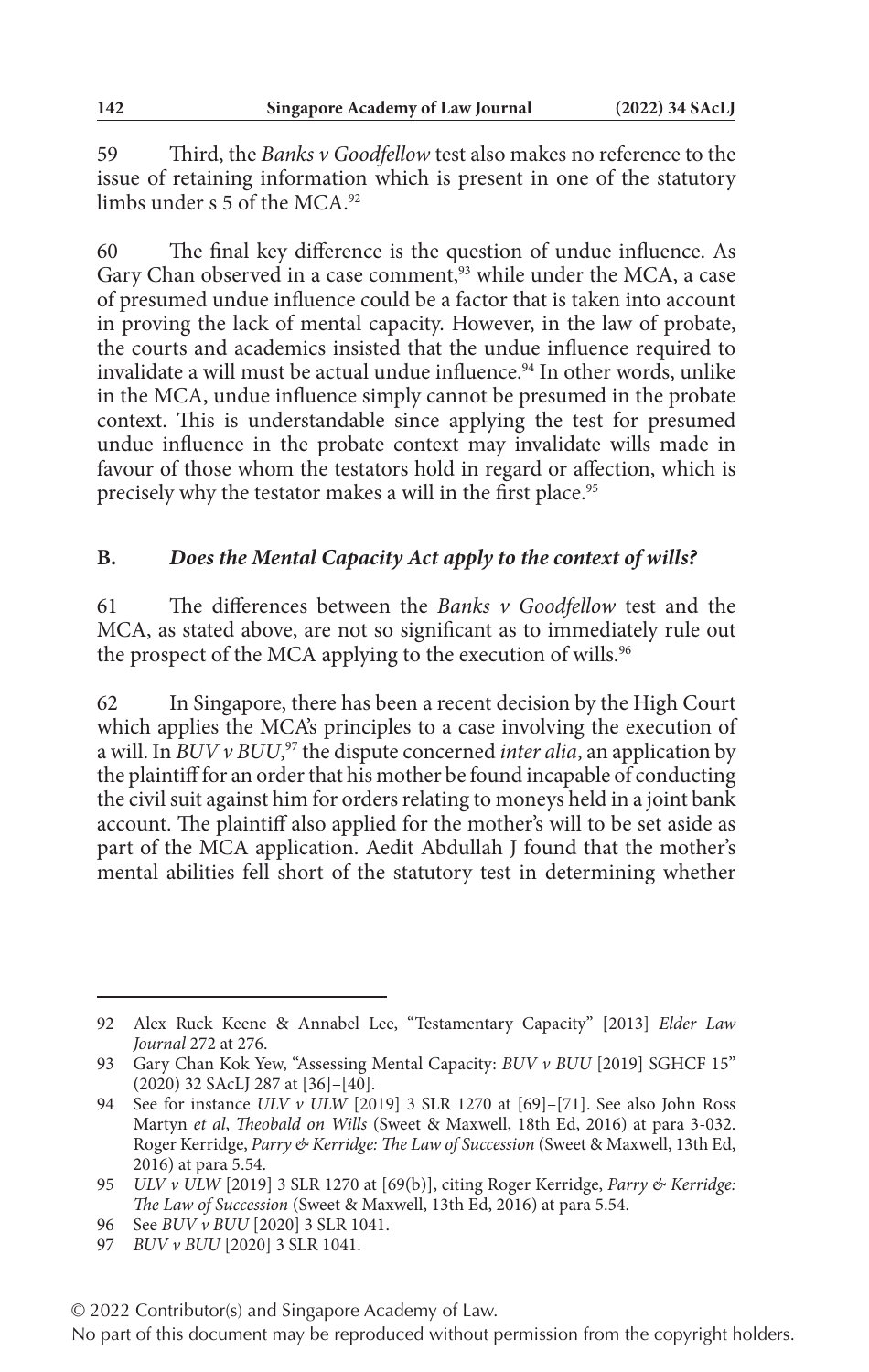she was able to make a decision for herself.<sup>98</sup> The court thus declared the mother lacked the mental capacity to litigate.

63 In Abdullah J's judgment, he noted that while this was not strictly a case involving a propounder of a will seeking to prove its validity, it followed from his findings as to the mother's lack of capacity at the material time and the presence of undue influence that she did not possess the testamentary capacity in relation to the will.<sup>99</sup> Hence, the court granted the plaintiff 's prayer for the will to be set aside for lack of testamentary capacity. It is pertinent to note that in determining the validity of the will, the court made no reference to *Banks v Goodfellow*. 100

64 With respect to the court in  $BUV$   $\nu$   $BUU$ ,<sup>101</sup> if it is indeed suggesting that the MCA principles could be immediately applied to the context of wills, that suggestion is doubtful.<sup>102</sup> Just because the underlying principles and requirements are similar, it does *not* immediately entail that the MCA applies to the context of assessing testamentary capacity for the execution of wills. In fact, there is sufficient evidence to suggest that the MCA's statutory test was not intended to replace the common law principles of testamentary capacity here in Singapore.

65 Let us first look at the MCA itself. It is worth noting that the MCA clearly spells out donees that do not have the power to make a will for P. The concept of wills has also been mentioned under s 23(1)(*i*) where the powers under s 20 of the MCA with respect to proxy decision-making on P's property and affairs will include "the execution for P of a will".103 That being said, this section cannot be read to suggest that the test for mental capacity under MCA's s 5 will automatically apply to the issue of testamentary capacity. Instead, the section has a much limited scope. What s 23 is concerned with is the court's power to make or authorise the making of wills on behalf of persons who have already lacked capacity. The section does not concern itself with ascertaining whether a particular testator had capacity when an actual will was made.<sup>104</sup> It is also evident that when enacting s 23, Parliament clearly intended that the power to

<sup>98</sup> For Singapore's Mental Capacity Act (Cap 177A, 2010 Rev Ed), that will be s 5. The English equivalent is s 3 of the Mental Capacity Act 2005 (c 9).

<sup>99</sup> [2020] 3 SLR 1041 at [115]–[116].

<sup>100</sup> (1870) LR 5 QB 549.

<sup>101</sup> [2020] 3 SLR 1041.

<sup>102</sup> In *Chee Mu Lin Muriel v Chee Ka Lin Caroline* [2009] SGHC 229, Lai Siu Chiu J made the observation (at [124]) that there was doubt as to whether the UK Mental Capacity Act 2005 (c 9) had any relevance to wills made outside the statutory jurisdiction.

<sup>103</sup> The Singapore equivalent is s 23(1)(*i*) of the Mental Capacity Act (Cap 177A, 2010 Rev Ed) read together with s 20.

<sup>104</sup> *Scammell v Farmer* [2008] EWHC 1100 (Ch) at [25].

<sup>© 2022</sup> Contributor(s) and Singapore Academy of Law.

No part of this document may be reproduced without permission from the copyright holders.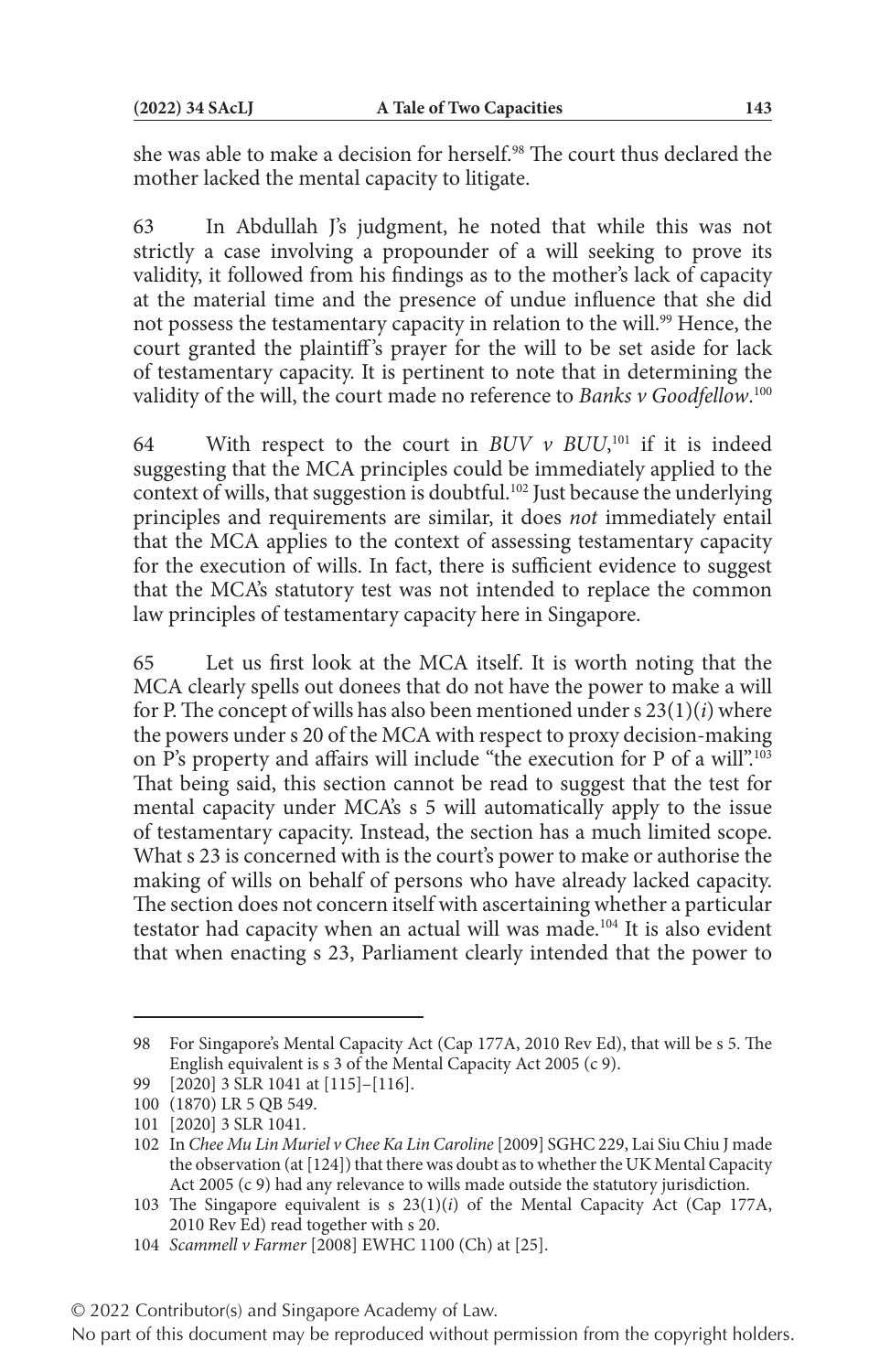make statutory wills should be exercised "very, very carefully and very stringently" and not something that the courts would enter into lightly.<sup>105</sup>

66 This brings us to an even more important point – the MCA was *never* intended to apply wholesale to the context of wills. It is important to note that s 4(1) of the MCA states that the mental capacity test under the statute should only be applied "for the purposes of this Act". This indicates that the test is only to be applied in relation to matters specifically arising under the MCA.<sup>106</sup> From a reading of the entire act itself, it is not patently clear that the MCA was intended to affect a retrospective decision by a court as to whether a testator had capacity to make his own will.<sup>107</sup> Furthermore, in cases where Parliament's intention remains ambiguous, Parliament is assumed to intend the most continuity with the pre-existing  $law<sup>108</sup>$ 

67 As the Singapore Court of Appeal rightly pointed out in *SGB Starkstrom Pte Ltd v Commissioner for Labour*, the MCA's prevailing purpose is to govern the conferment of legal authority on third parties to manage the matters of mentally incapacitated persons.<sup>109</sup> The conferment of such legal authority will be through the instruments of either a lasting power of attorney or a court-appointed deputy.

68 The MCA is thus applicable as a general statute across all situations where a third person purports to act on behalf of a mentally incapacitated individual.110 That does not mean it applies across all situations where a person may be alleged to lack mental capacity. Had Parliament wished for this test to be imposed in assessing the substantive validity of the testator's capacity in executing a will, then such intentions should either be explicitly set out in the MCA itself or be reflected through directly amending the Wills Act<sup>111</sup> instead.

69 Such an analysis, as a matter of what the law currently is, leads to an unsatisfactory result. Practically speaking, it is difficult to justify why there should be two tests – one for testators that fall within the coverage of the MCA, and one for testators who fall outside the MCA's scope – when

<sup>105</sup> *Parliamentary Debates, Official Report* (15 September 2008), vol 85 at col 151 (V Balakrishnan, Minister for Community Development, Youth and Sports).

<sup>106</sup> *Kicks v Leigh* [2014] EWHC 3926 (Ch) at [64].

<sup>107</sup> This was also the English High Court's conclusion in *Walker v Badmin* [2014] EWHC 71 (Ch); [2015] COPLR 348 at [12]–[13].

<sup>108</sup> *Re P* [2010] Ch 433 at [34].

<sup>109</sup> *SGB Starkstrom Pte Ltd v Commissioner for Labour* [2016] 3 SLR 598 at [25].

<sup>110</sup> *SGB Starkstrom Pte Ltd v Commissioner for Labour* [2016] 3 SLR 598 at [25].

<sup>111</sup> Cap 352, 1996 Rev Ed.

<sup>© 2022</sup> Contributor(s) and Singapore Academy of Law.

No part of this document may be reproduced without permission from the copyright holders.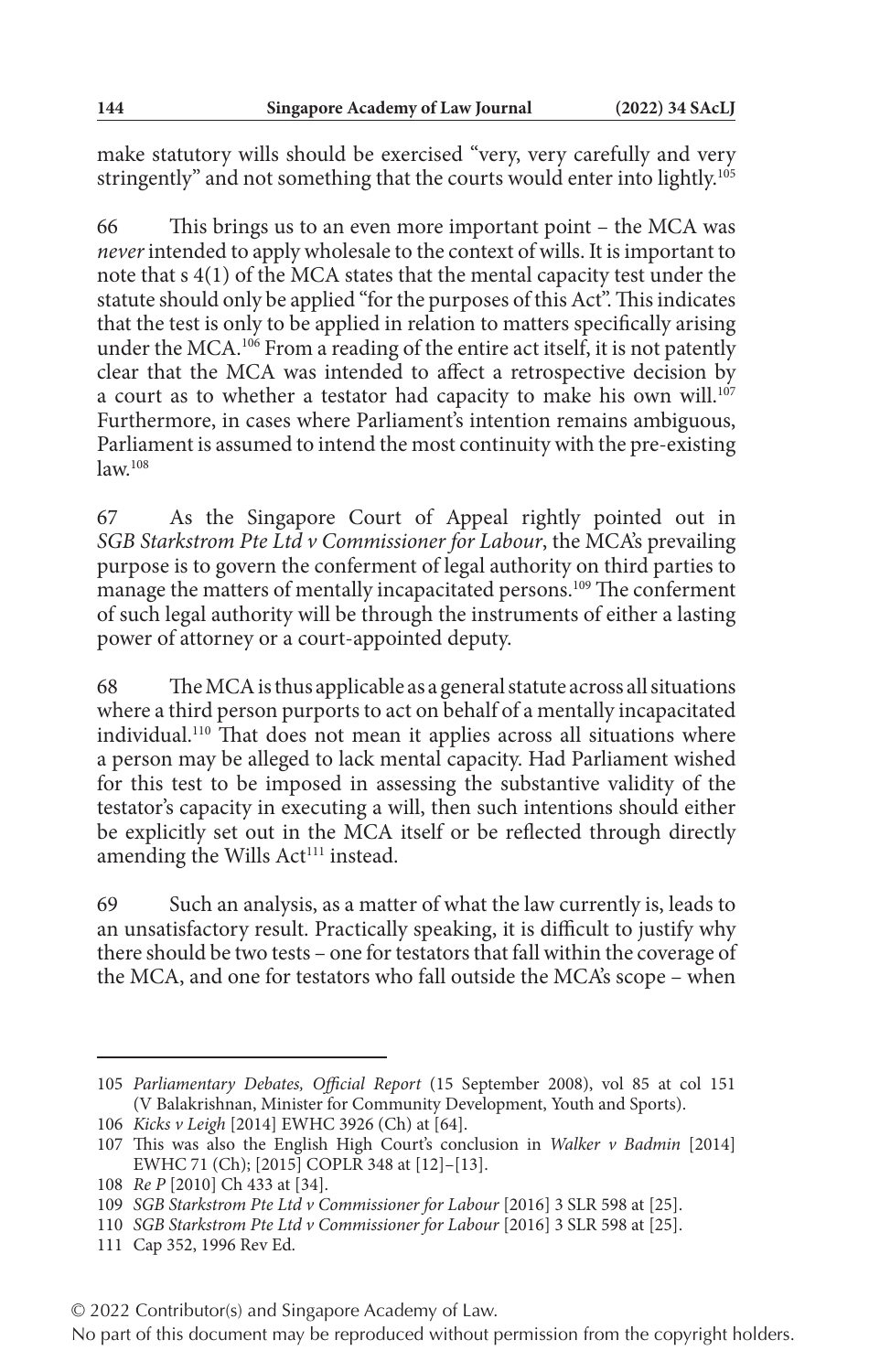both tests are embarking on the same inquiry, that is whether a testator is of sound mind to execute the will?

## **IV. Legal reform**

70 If the MCA's statutory test currently does not replace the common law test for testamentary capacity, does this mean the MCA is completely irrelevant? On the contrary, it is submitted that just because the assessment of testamentary capacity for wills is outside the MCA's scope, does not immediately mean that it forecloses the courts from referring to the MCA's statutory test, and to use it as a point of reference in formulating a new set of common law rules in determining testamentary capacity.112 In this section, we will first look at the problems of the *Banks v Goodfellow* principles and then consider the possible reform options.

#### **A.** *Problems with the* **Banks v Goodfellow** *Test*

71 There are at least three levels of criticism as to why the current *Banks v Goodfellow* test is unsatisfactory. First, the test does not make it clear that it is ultimately a question of capacity rather than actual knowledge. Contrary to the restatement in *George Abraham*, the *Banks v Goodfellow* test does not demand that the testator actually understand the nature of the act, nor does it demand that the testator should actually know the extent of property he is disposing, or who his beneficiaries are.113 The problem with the wording in *Banks v Goodfellow*114 is that it does not explicitly state so. That is why medical practitioners, such as in the case of *Yeo Henry*, adopted the incorrect view that the testatrix did not satisfy the requirement of understanding the extent of her property due to a lack of documentation that stated that she was actually aware of the extent of her estate.115 The difficulty is also compounded if solicitors

<sup>112</sup> See also Martyn Frost, Stephen Lawson & Robin Jacoby, *Testamentary Capacity: Law, Practice and Medicine* (Oxford University Press, 2015) at para 2.84 where the authors assert that there is "no reason why factors from ss 2 and 3 of [the UK Mental Capacity Act 2005 (c 9)] cannot be applied to develop the application of *Banks v Goodfellow*, within the existing framework of the test, where to do so the development would fit more closely with modern circumstances and knowledge."

<sup>113</sup> *Cf* Kelly Purser, "Assessing Testamentary Capacity in the 21st Century: Is *Banks v Goodfellow* Still Relevant?" (2015) 38(3) UNSW Law Journal 854 at 864 where the author questions the relevance of a modern testator's ability to understand the nature and extent of his financial assets, in light of increasingly complex wealth management mechanisms.

<sup>114</sup> (1870) LR 5 QB 549.

<sup>115</sup> *Yeo Henry v Yeo Charles* [2016] SGHC 220 at [61]. Part of the problem is that the legal profession in some jurisdictions may have given little uniform guidance to the medical profession on how testamentary capacity is to be assessed. See, *eg*, Kelly *(cont'd on the next page)*

No part of this document may be reproduced without permission from the copyright holders.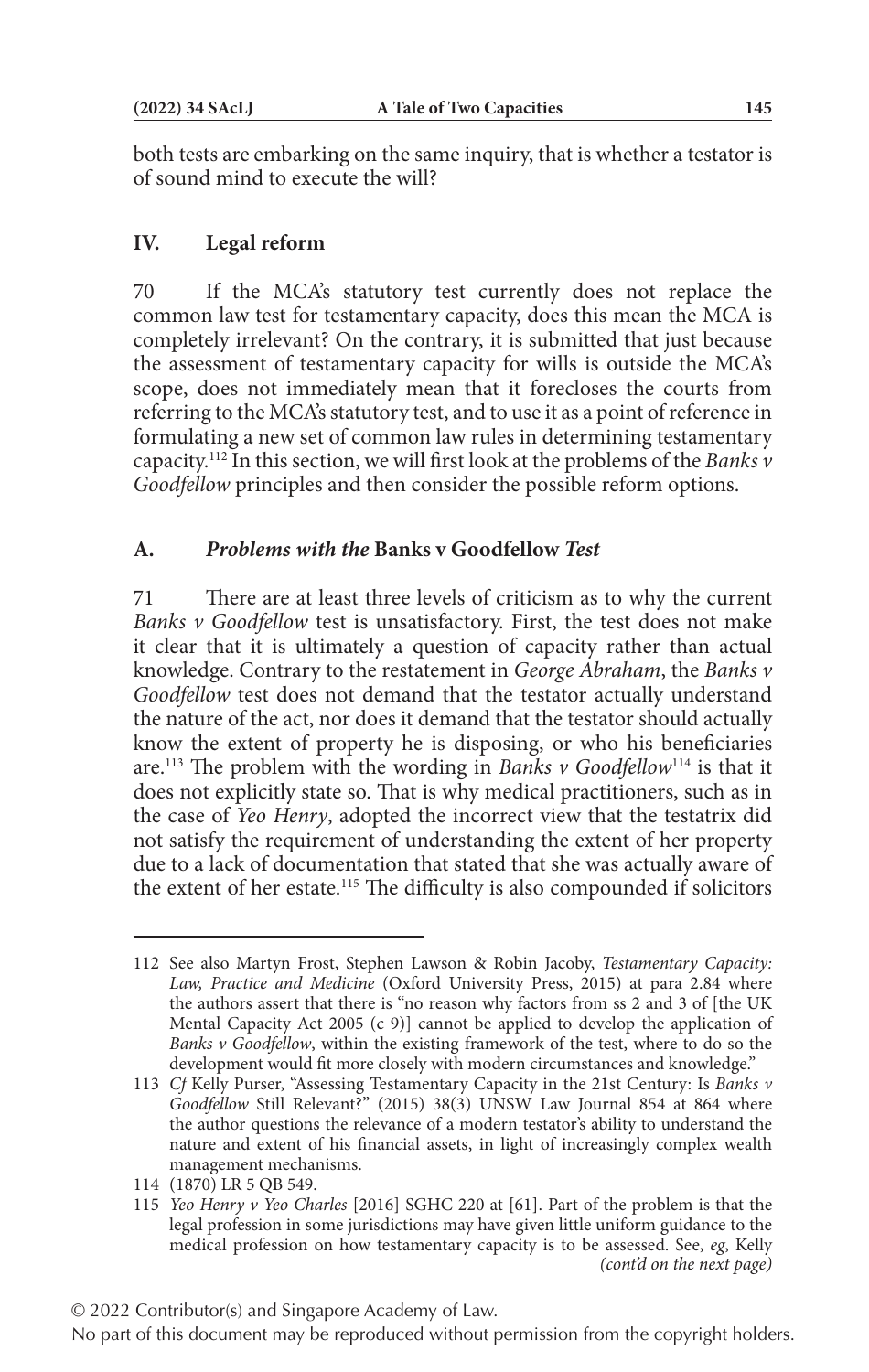may be unfamiliar with the *George Abraham* test, and not provide proper guidance when making the necessary requests for assessing the would-be testator's capacity and ability to make a will.

72 To argue that the test concerns actual knowledge as opposed to the potential of knowledge would be to adopt an "over-literal approach to the judicial statement".116 The question, at all times, is *whether he has the capacity* to do so. To suggest that the testator should have actual knowledge of these things is to conflate the test for testamentary capacity with the question of whether the testator has actual knowledge and approval of the will's contents. The wording in *Banks v Goodfellow*117 and even its subsequent restatement in *George Abraham* do give rise to such unnecessary confusion.

73 Second, it has been questioned by, amongst others, the Law Commission of England and Wales ("Law Commission")<sup>118</sup> as to whether the *Banks v Goodfellow* test is appropriate given its focus is only on disorders of the mind and delusions. According to the Law Commission, the *Banks v Goodfellow* test does not reflect the significance of dementia and a wide range of other factors that could have the potential to affect a person's capacity.119 The Law Commission's critique is less potent when we look at the legal position in Singapore. With the High Court's restatement in *George Abraham* now deliberately framing the fourth element as a testator being free from an "abnormal state of mind", as opposed to just delusions, the scope has been widened to include mental impairments, and reflects to some extent, a more modern understanding of testamentary capacity.

74 Third, the test is prone to mislead especially given its archaic and imprecise language. While the *Banks v Goodfellow* test is a common law test capable of being influenced by contemporary attitudes, $120$  there remains a real risk that practitioners may blindly subscribe to Cockburn CJ's judgment as if his words should be interpreted like a statute. That was what happened in *Hoff v Atherton*<sup>121</sup> where counsel based his analysis on

Purser, "Assessing Testamentary Capacity in the 21st Century: Is *Banks v Goodfellow* Still Relevant?" (2015) 38(3) UNSW Law Journal 854 at 875–876.

<sup>116</sup> As noted by Peter Gibson LJ in *Hoff v Atherton* [2003] EWCA Civ 1554 at [34].

<sup>117 (1870)</sup> LR 5 QB 549.

<sup>118</sup> Law Commission of England and Wales, *Making a Will* (Consultation Paper 231). See the Law Commission's Consultation Paper at <https://www.lawcom.gov.uk/ project/wills/> (last accessed 3 November 2021).

<sup>119</sup> Law Commission of England and Wales, *Making a Will* (Consultation Paper 231) at para 2.41.

<sup>120</sup> *Perrins v Holland* [2009] EWHC 1945 (Ch); [2009] WTLR 1387 at [40], *per* Lewison J.

<sup>121</sup> [2003] EWCA Civ 1554; [2005] WTLR 99.

<sup>© 2022</sup> Contributor(s) and Singapore Academy of Law.

No part of this document may be reproduced without permission from the copyright holders.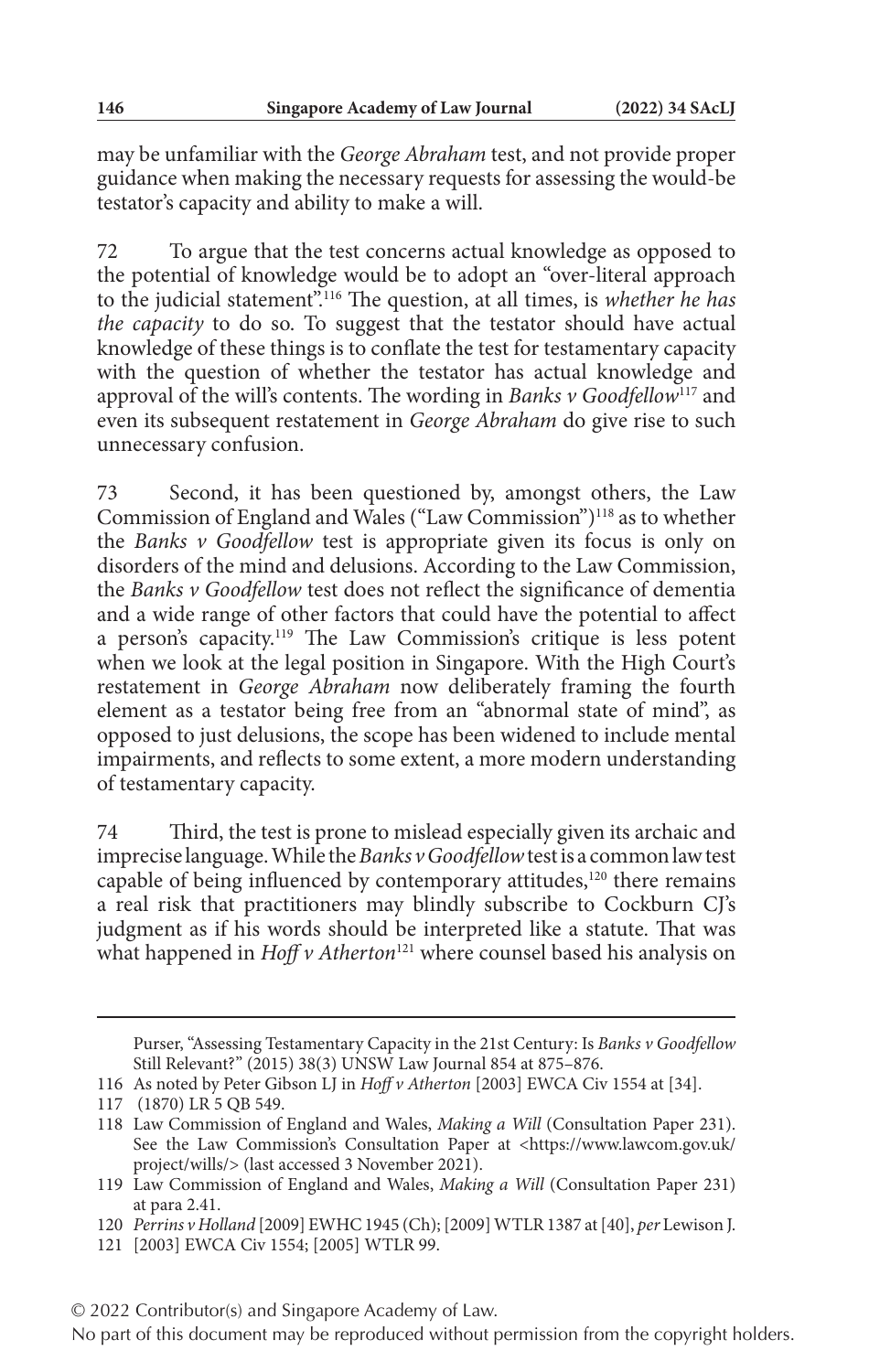the literal wording of the *Banks v Goodfellow* test and focused his attention on whether the testator actually understood the contents of the will. The Court of Appeal rightly pointed out that the test is really whether the testator was *capable* of understanding the disposition. It is not a test of his actual understanding or a test of memory. The archaic language of the test is such that experts would have difficulty drafting accurate and useful capacity assessments that are necessary in cases of probate disputes.122

## **B.** *What should be the new test?*

75 If the *Banks v Goodfellow* requirements are unsatisfactory, then there should be some reform, whether it is enacted in statute or common law. It is always desirable for the codification of the common law rules to lend greater certainty in this area of law. As the Law Commission also noted, placing the *Banks v Goodfellow* test on a statutory footing will enable the test for capacity to be recast in modern terms that are more in line with current psychiatric thinking.<sup>123</sup>

76 The Law Commission's recommendation is to adopt the Mental Capacity Act test for testamentary capacity while outlining the specific elements of capacity necessary to make a will be outlined in their Code of Practice.124 The recommendation is generally sound. The inquiry on testamentary capacity here is fundamentally a question of mental capacity in respect of the specific decision of disposing one's estate through a will.

77 However, the real issue is that any transplantation of the MCA's principles to the law on probate and testamentary capacity must be calibrated. This is because there remains some difficulty in reconciling the law on testamentary capacity in probate law with the principles in the MCA. For instance, it is questionable whether the *Parker v Felgate* rule can still be maintained if the MCA's test were to apply to the general probate law. As one would recall, the rule retrospectively deems the relevant time for assessing mental capacity is when a person gives instructions on the execution of the will, but loses such capacity in between the time he gives instructions and when the will is being executed. Under the MCA,

#### © 2022 Contributor(s) and Singapore Academy of Law.

<sup>122</sup> Kenneth I Shulman *et al*, "*Banks v Goodfellow* (1870): Time to Update the Test for Testamentary Capacity" (2017) 95(1) *Canadian Bar Review* 252 at 253.

<sup>123</sup> Law Commission of England and Wales, *Making a Will* (Consultation Paper 231) at para 2.76 but, *cf*, Martyn Frost, Stephen Lawson & Robin Jacoby, *Testamentary Capacity: Law, Practice and Medicine* (Oxford University Press, 2015) at para 2.84 where the authors contend that by not applying the test in a rigid way, that test has already been adapted to 21st century circumstances.

<sup>124</sup> Law Commission of England and Wales, *Making a Will* (Consultation Paper 231) at para 2.66–2.73.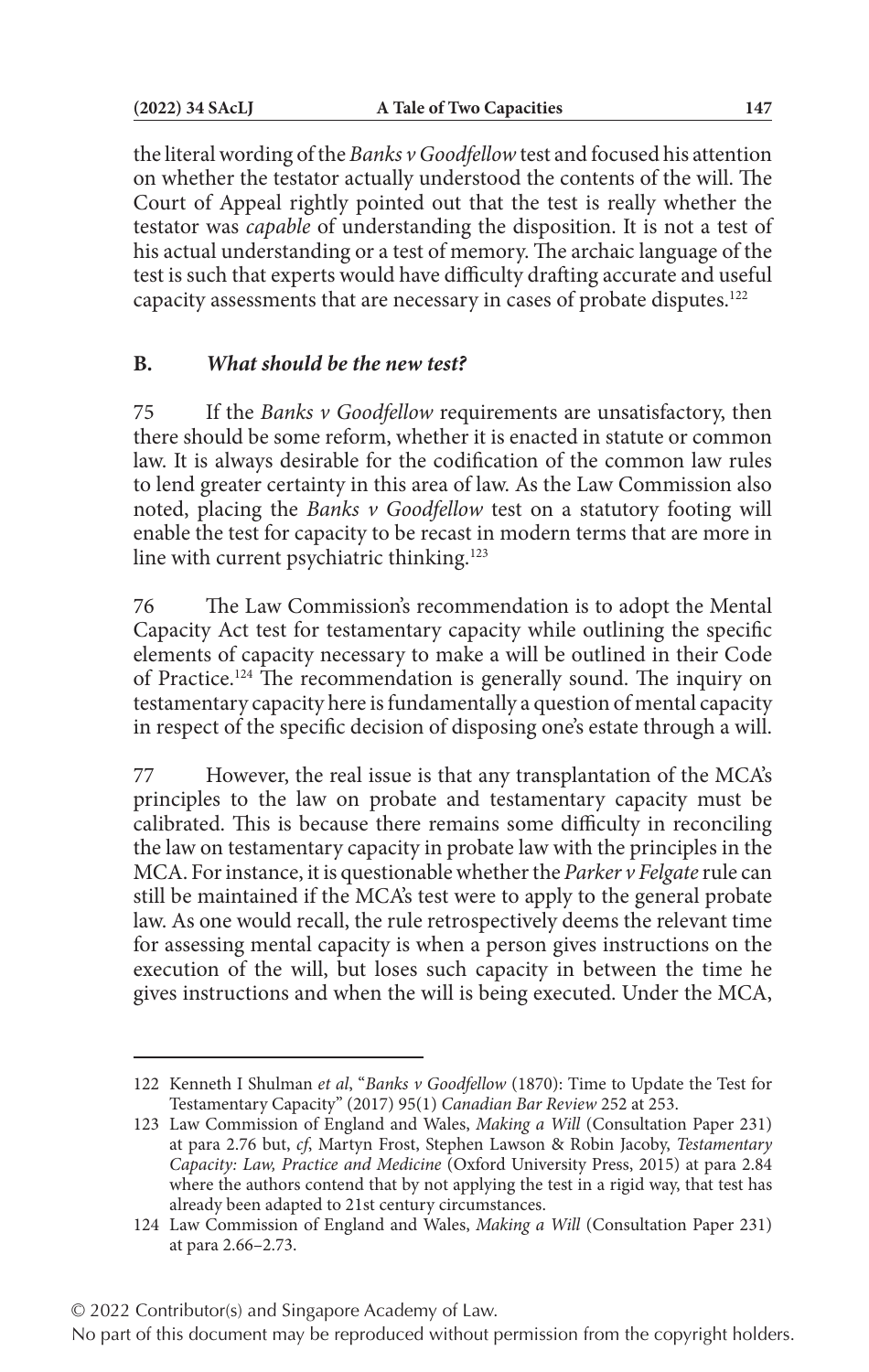it seems that the decision to execute this will would be challenged for lack of mental capacity, but the *Parker v Felgate* rule provides for this exception. Hence, any route to reform must consider whether this rule (which practitioners have always relied on) should be kept. It is submitted that in light of the *Parker v Felgate* rule and its practicality, the rule should be kept, but as an exception.

78 While the MCA's principles should be the lodestone for legal reform, the issue is who should effect such reform? One may suggest leaving it to the common law, which is exactly what the Canadian province of British Columbia chose to do, in the hopes that case law can respond to emerging trends and new fact patterns.<sup>125</sup> There is also no principled objection as to why the common law test of capacity to make a will could not evolve to incorporate elements in the MCA's statutory tests. However, given the lack of clarity and certainty in this area of the law, there is still more than an arguable case for statutory reform. After all, it is more likely than not that if a case is on the testator's testamentary capacity, judges or practitioners will still refer to the *Banks v Goodfellow* test wholesale without giving much thought to how it interacts with the MCA, and *vice versa*. A statutory codification of the rules does not immediately equate to setting the law in stone if the codification itself allows for some flexibility. As noted by the Law Commission, a statutory codification has the advantage of enabling the test to be recast in simple, modern terms that are consistent with current psychiatric thinking.<sup>126</sup>

79 That being said, even if Parliament is not minded to introduce legislation to statutorily codify the *Banks v Goodfellow* test, the restatement that I now propose below could also be applied as a new restatement of the common law principles. My proposed restatement is as follows:

> Notwithstanding the enactment of the Mental Capacity Act, a testator has testamentary capacity if he is, at the time of executing the will, capable of understanding, retaining, using and communicating the following information:

- (a) the general composition of the will and the consequences of executing or omitting to execute it;
- (b) the general extent of property which he is disposing; and

(c) the identity of his beneficiaries and can appreciate their claims to his property.

<sup>125</sup> British Columbia Law Institute, "Report on Common-Law Tests of Capacity" (BCLI Report No 73, 2013) at pp 42–43. For a good summary of the report, see Holly Mieville-Hawkins, "What did the Commonwealth Ever Do for Us?" [2014] *Elder Law Journal* 205.

<sup>126</sup> Law Commission of England and Wales, *Making a will* (Consultation Paper 231) at para 2.76.

No part of this document may be reproduced without permission from the copyright holders.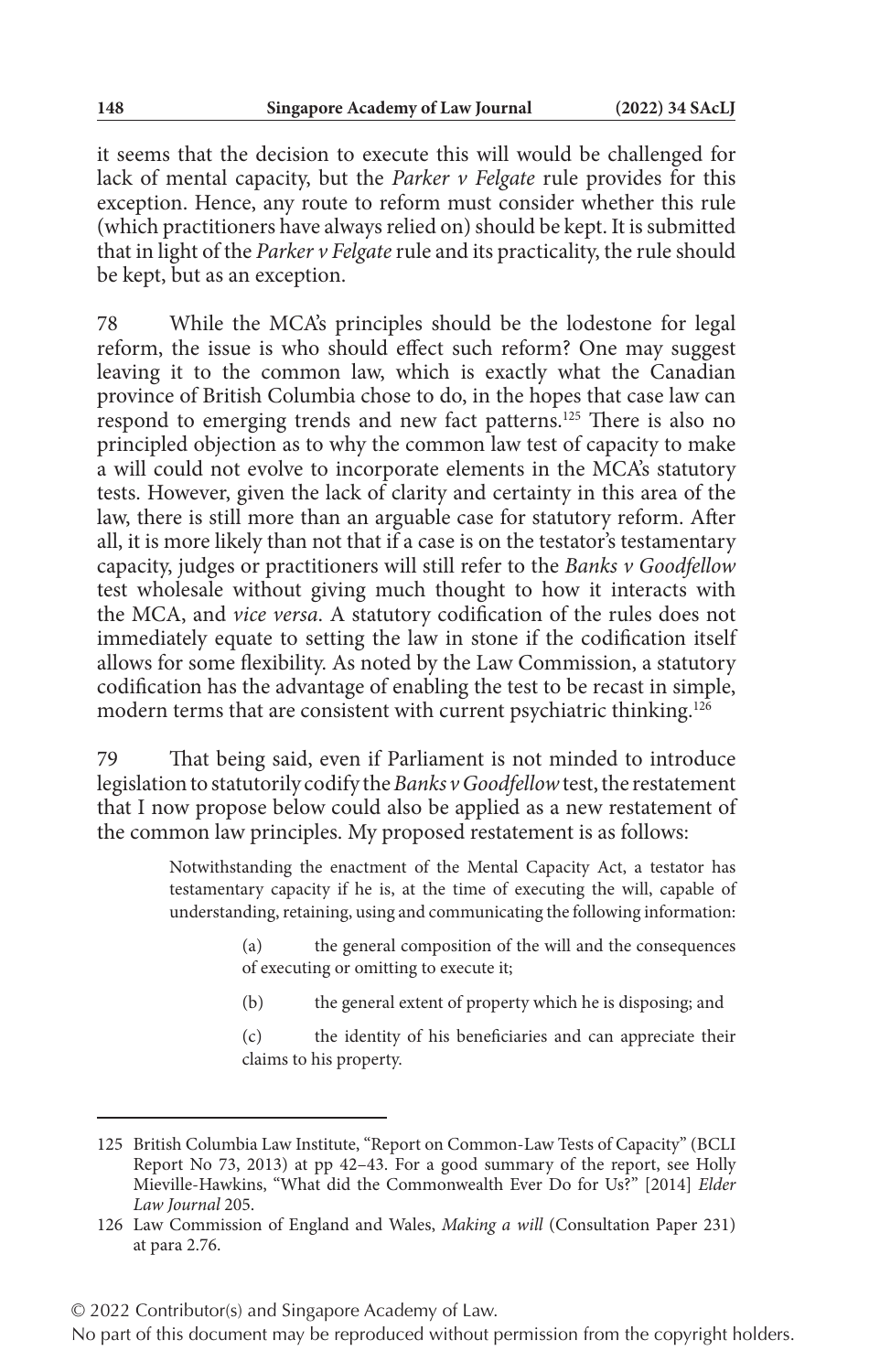The will remains valid even if the testator does not satisfy the requirements at the time of executing the will, provided that he had satisfied these requirements when he had given these valid instructions to counsel.

80 It should be noted that this new restatement differs from the *Banks v Goodfellow* elements in the following ways. First, the new test borrows the elements from s 5 of the MCA, in so far as emphasising that the query is whether a testator is capable of "understanding, retaining, using and communicating" the information. It also replaces the delphic wording of "general nature of the act" in the first element of *Banks v Goodfellow* with a more specific requirement – that the testator should be capable of understanding the general elements of the will's composition and the consequences of executing it. The rule in *Parker v Felgate* is also preserved as an exception to the general rule that a testator must possess testamentary capacity at the point of executing the will.

81 It does seem rather obvious from this new restatement that I removed the requirement of "delusions" or an "abnormal state of mind". As we have seen from the courts' elucidation of the three other *Banks v Goodfellow* requirements, the inquiry should take into consideration the element of "delusion". It is, strictly speaking, superfluous to suggest that the testator must suffer from an abnormal or distorted state of mind, if such a state of mind is already capable of diminishing his mental capabilities to such an extent that he would not satisfy the three requirements above. It is also clear that the new restatement should reflect the fact that the MCA was enacted to replace the Mental Disorders and Treatment Act,<sup>127</sup> where the query was whether the person "who is alleged to be mentally disordered is or is not of unsound mind and incapable of managing himself and his affairs".<sup>128</sup>

82 However, to be clear, the removal of the fourth limb of *Banks v Goodfellow* does not mean that mental impairments are irrelevant. In fact, the restatement is not entirely complete. It is submitted that there should be an additional section in the Wills Act<sup>129</sup> that should assist the courts in determining testamentary capacity.

> In determining whether the testator has testamentary capacity, the court shall have regard to the following circumstances:

> > (a) the testator suffers from a mental impairment before the execution of the will;

© 2022 Contributor(s) and Singapore Academy of Law.

<sup>127</sup> Cap 178, 1985 Rev Ed.

<sup>128</sup> Mental Disorders and Treatment Act (repealed) (Cap 178, 1985 Rev Ed) s 3(1).

<sup>129</sup> Cap 352, 1996 Rev Ed.